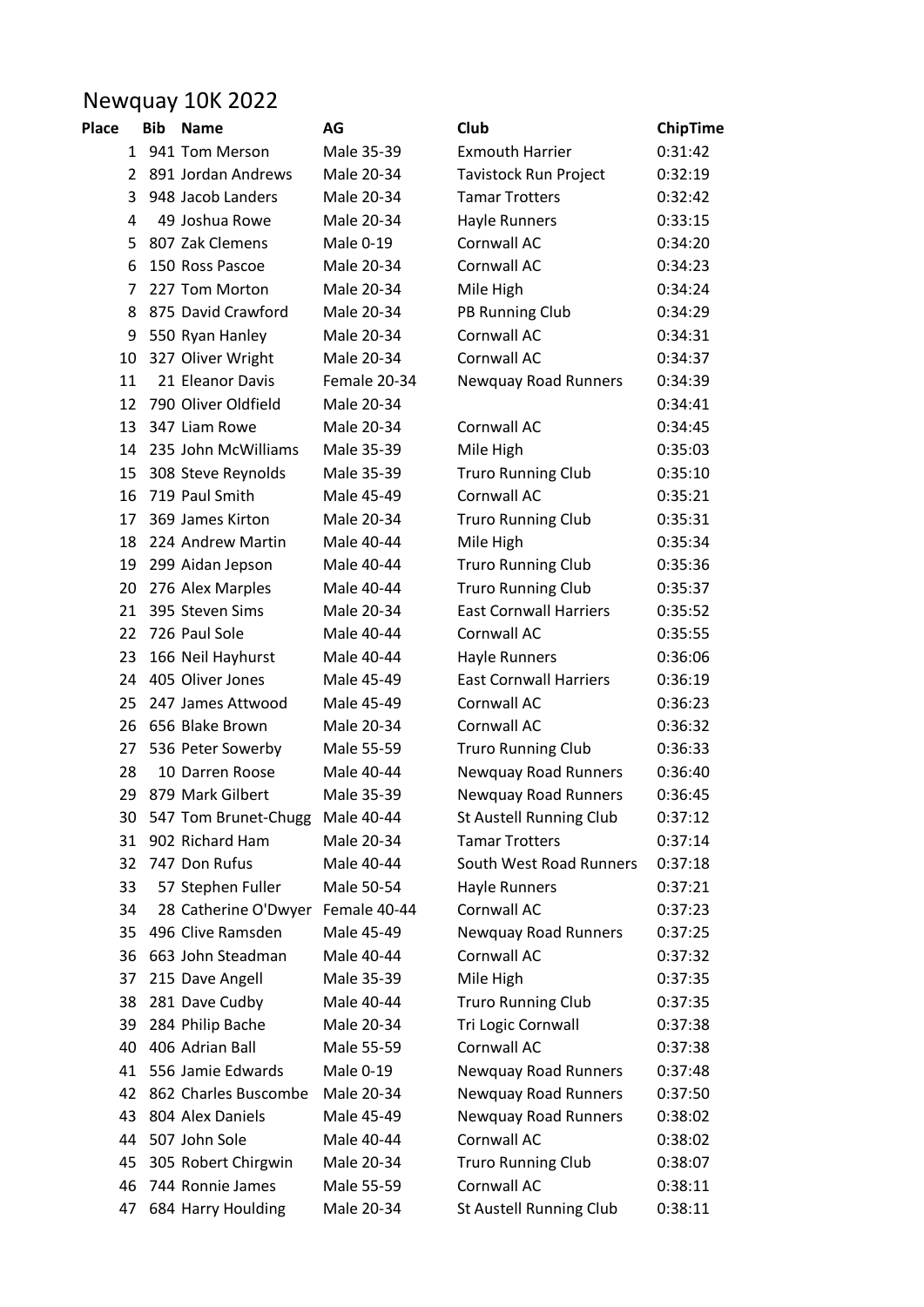| 48 | 65 Peter Barnes                 | Male 35-39   | Hayle Runners                 | 0:38:15 |
|----|---------------------------------|--------------|-------------------------------|---------|
| 49 | 309 Zelah Morrall               | Female 50-54 | Cornwall AC                   | 0:38:24 |
| 50 | 595 Daniel Westlake             | Male 20-34   | Storm Plymouth                | 0:38:25 |
| 51 | 220 Carl Murphy                 | Male 45-49   | Mile High                     | 0:38:29 |
| 52 | 693 Philip Thomas               | Male 45-49   |                               | 0:38:37 |
| 53 | 600 Edmund Bennett              | Male 40-44   | Hayle Runners                 | 0:38:49 |
| 54 | 320 Daniel Strickland           | Male 40-44   |                               | 0:38:51 |
| 55 | 234 Craig Knuckey               | Male 50-54   | Cornwall AC                   | 0:39:00 |
| 56 | 40 James Cockley                | Male 35-39   |                               | 0:39:06 |
| 57 | 943 Luke Attwood                | Male 20-34   | <b>Tamar Trotters</b>         | 0:39:06 |
| 58 | 241 Matthew Railton             | Male 0-19    | Cornwall AC                   | 0:39:13 |
| 59 | 114 Paul Atkinson               | Male 40-44   | Hayle Runners                 | 0:39:11 |
| 60 | 348 Kevin Woodley               | Male 45-49   |                               | 0:39:21 |
| 61 | 54 David Wilding                | Male 45-49   | Hayle Runners                 | 0:39:21 |
| 62 | 160 Liam Gallantry              | Male 20-34   | <b>East Cornwall Harriers</b> | 0:39:23 |
| 63 | 282 Andrew Blizzard             | Male 20-34   | <b>Truro Running Club</b>     | 0:39:31 |
| 64 | 724 James Craddock              | Male 20-34   | Newquay Road Runners          | 0:39:32 |
| 65 | 748 Ian Wright                  | Male 40-44   |                               | 0:39:36 |
| 66 | 832 Crispin Brabner             | Male 50-54   | <b>Tamar Trotters</b>         | 0:39:37 |
| 67 | 112 Emma Stepto                 | Female 50-54 | Cornwall AC                   | 0:39:43 |
| 68 | 865 Mark Macleod                | Male 50-54   |                               | 0:39:47 |
| 69 | 424 Josh Pender                 | Male 20-34   |                               | 0:40:06 |
| 70 | 915 Richard Martin              | Male 35-39   | St Austell Running Club       | 0:40:07 |
| 71 | 585 Ben Austin                  | Male 20-34   | Team H Plymouth               | 0:40:09 |
| 72 | 607 Mike Dowrick                | Male 45-49   | Cornwall AC                   | 0:40:13 |
| 73 | 431 Mike Cash                   | Male 20-34   | <b>Newquay Road Runners</b>   | 0:40:17 |
| 74 | 3 Carol Randall                 | Female 50-54 | Cornwall AC                   | 0:40:26 |
| 75 | 817 Pete Waumsley               | Male 45-49   | Team H Plymouth               | 0:40:27 |
| 76 | 728 Jake Freeland               | Male 20-34   | Hayle Runners                 | 0:40:27 |
| 77 | 293 Glynn Edwards               | Male 20-34   | Lonely Goat RC                | 0:40:26 |
| 78 | 11 Scott Abraham                | Male 50-54   | <b>Hayle Runners</b>          | 0:40:36 |
| 79 | 882 Anna Jenkins                | Female 40-44 | Cornwall AC                   | 0:40:39 |
| 80 | 796 Neil Carter                 | Male 40-44   | <b>Newquay Road Runners</b>   | 0:40:44 |
| 81 | 851 Adam Roberts                | Male 35-39   |                               | 0:40:49 |
| 82 | 741 Justin Day                  | Male 50-54   | Cornwall AC                   | 0:40:52 |
| 83 | 307 Jo Temple                   | Female 20-34 | <b>Truro Running Club</b>     | 0:40:51 |
| 84 | 812 Cleo Perry                  | Female 45-49 | <b>Erme Valley Harriers</b>   | 0:40:58 |
| 85 | 335 Rebecca Stobart             | Female 20-34 | Cornwall AC                   | 0:41:02 |
| 86 | 436 Melissa King                | Female 35-39 | <b>Newquay Road Runners</b>   | 0:41:03 |
| 87 | 907 Ian Langler                 | Male 40-44   | <b>Teignbridge Trotters</b>   | 0:41:10 |
| 88 | 219 Charlotte Tansley           | Female 20-34 | Cornwall AC                   | 0:41:18 |
| 89 | 375 Ralph Graves                | Male 45-49   | <b>Truro Running Club</b>     | 0:41:16 |
| 90 | 756 Liam Donelly                | Male 20-34   | St Austell Running Club       | 0:41:48 |
| 91 | 754 David Philp                 | Male 60-64   | <b>East Cornwall Harriers</b> | 0:41:50 |
| 92 | 208 Mathew Henderson Male 20-34 |              | St Austell Running Club       | 0:41:53 |
| 93 | 571 Joe Williamson              | Male 40-44   |                               | 0:41:57 |
| 94 | 89 Craig Hall                   | Male 45-49   | Carn Runners                  | 0:42:06 |
| 95 | 655 Gary Richards               | Male 50-54   | Cornwall AC                   | 0:42:12 |
| 96 | 746 Paul Smith                  | Male 40-44   |                               | 0:42:01 |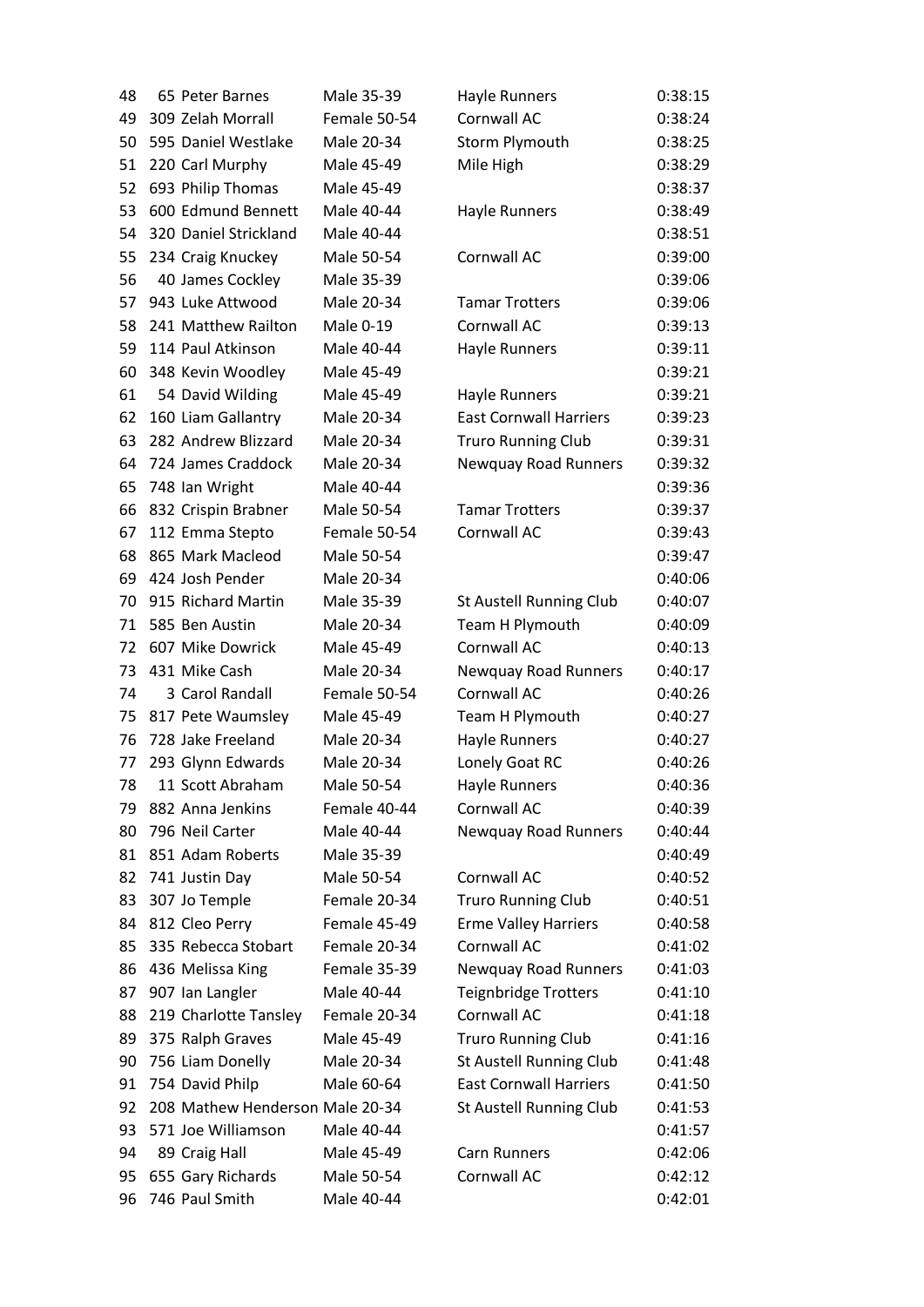| 97  | 579 Marc Curtis        | Male 50-54        | <b>Tavistock AC</b>               | 0:42:16 |
|-----|------------------------|-------------------|-----------------------------------|---------|
| 98  | 162 Jon Eldon          | Male 60-64        | Hayle Runners                     | 0:42:15 |
| 99  | 169 Steve Baker        | Male 60-64        | <b>Tamar Trotters</b>             | 0:42:19 |
| 100 | 387 Rosie Gibbons      | Female 40-44      | Cornwall AC                       | 0:42:22 |
| 101 | 911 Damian Dunne       | Male 45-49        | Plymouth Musketeers Runni 0:42:09 |         |
| 102 | 924 Michael Tossell    | Male 35-39        | Storm Plymouth                    | 0:42:15 |
| 103 | 498 Andrew Hickson     | Male 55-59        | Cornwall AC                       | 0:42:25 |
| 104 | 612 Leo Muid           | <b>Male 40-44</b> | <b>Falmouth Road Runners</b>      | 0:42:21 |
| 105 | 446 Bradley Mclellan   | Male 0-19         | Newquay Road Runners              | 0:42:41 |
| 106 | 24 Kevin Marshall      | Male 55-59        | <b>Launceston Road Runners</b>    | 0:42:34 |
| 107 | 504 Erin Burt          | Female 0-19       | Newquay Road Runners              | 0:42:45 |
| 108 | 199 Jiri Kempny        | Male 45-49        | Vegan Runners UK                  | 0:42:49 |
| 109 | 230 Shaun Mellow       | Male 35-39        | Lonely Goat RC                    | 0:42:52 |
| 110 | 286 Oliver Pool        | Male 40-44        | <b>Truro Running Club</b>         | 0:42:51 |
|     | 111 820 Matt Harries   | Male 20-34        | <b>Tamar Trotters</b>             | 0:42:50 |
| 112 | 168 Sophie Tregenna    | Female 20-34      | Cornwall AC                       | 0:43:02 |
| 113 | 580 Jack Caulfield     | Male 20-34        | <b>Greenbow Running Club</b>      | 0:43:06 |
| 114 | 51 Andrew Geach        | Male 20-34        | PB Running Club                   | 0:43:03 |
|     | 115 938 Peter Kinahan  | Male 20-34        | Clapham Chasers                   | 0:43:02 |
| 116 | 925 Adam Brenton       | Male 35-39        |                                   | 0:43:00 |
| 117 | 664 David Kilgore      | Male 45-49        | Storm Plymouth                    | 0:43:18 |
| 118 | 568 David Noble        | Male 35-39        | Storm Plymouth                    | 0:43:23 |
| 119 | 90 Marcus Wills        | Male 40-44        | <b>East Cornwall Harriers</b>     | 0:43:30 |
| 120 | 752 Jason Axe          | Male 20-34        |                                   | 0:43:32 |
| 121 | 501 Thomas Mitchell    | Male 0-19         |                                   | 0:43:25 |
|     | 122 841 Richard Clemow | Male 35-39        |                                   | 0:43:36 |
| 123 | 554 Emma Mossop        | Female 45-49      | <b>Falmouth Road Runners</b>      | 0:43:54 |
| 124 | 207 Ross Lawry         | Male 45-49        | St Austell Running Club           | 0:43:51 |
| 125 | 56 Tim Nicholas        | Male 50-54        |                                   | 0:43:42 |
| 126 | 497 Martin Davis       | Male 60-64        | <b>Newquay Road Runners</b>       | 0:44:00 |
|     | 127 363 Paul Booty     | Male 50-54        | Newquay Road Runners              | 0:43:57 |
| 128 | 411 Daniel Case        | Male 35-39        | Plymouth Musketeers Runni 0:43:51 |         |
| 129 | 341 Martin Bunt        | Male 35-39        | Newquay Road Runners              | 0:43:42 |
| 130 | 323 Oisin Curtis       | Male 35-39        | Hayle Runners                     | 0:44:07 |
| 131 | 267 Sharon Daw         | Female 55-59      | <b>East Cornwall Harriers</b>     | 0:44:07 |
| 132 | 823 Geoff Letchford    | Male 70-74        | Cornwall AC                       | 0:44:17 |
|     | 133 432 Andy Stallard  | Male 55-59        | <b>Truro Running Club</b>         | 0:44:20 |
| 134 | 48 Shaun Carthew       | Male 45-49        |                                   | 0:44:23 |
| 135 | 143 Kaye Patterson     | Female 35-39      | <b>East Cornwall Harriers</b>     | 0:44:26 |
| 136 | 457 Melodie Manners    | Female 20-34      | Hayle Runners                     | 0:44:27 |
| 137 | 503 Stuart Richards    | Male 45-49        | St Austell Running Club           | 0:44:23 |
| 138 | 582 Jenny Jeeves       | Female 50-54      | <b>Tavistock AC</b>               | 0:44:33 |
| 139 | 331 Ian Temple         | Male 55-59        | <b>Bodmin Road Runners</b>        | 0:44:35 |
| 140 | 858 Greg Dufour-Cox    | <b>Male 50-54</b> | <b>Falmouth Road Runners</b>      | 0:44:38 |
| 141 | 12 Kate Battersby      | Female 20-34      |                                   | 0:44:33 |
| 142 | 762 Sean Pulley        | Male 60-64        | Hayle Runners                     | 0:44:53 |
| 143 | 285 Laura Vincent      | Female 35-39      | <b>Truro Running Club</b>         | 0:44:55 |
| 144 | 646 Jason Elliott      | Male 45-49        | Newquay Road Runners              | 0:44:42 |
| 145 | 614 Andrew Skelton     | Male 40-44        |                                   | 0:44:55 |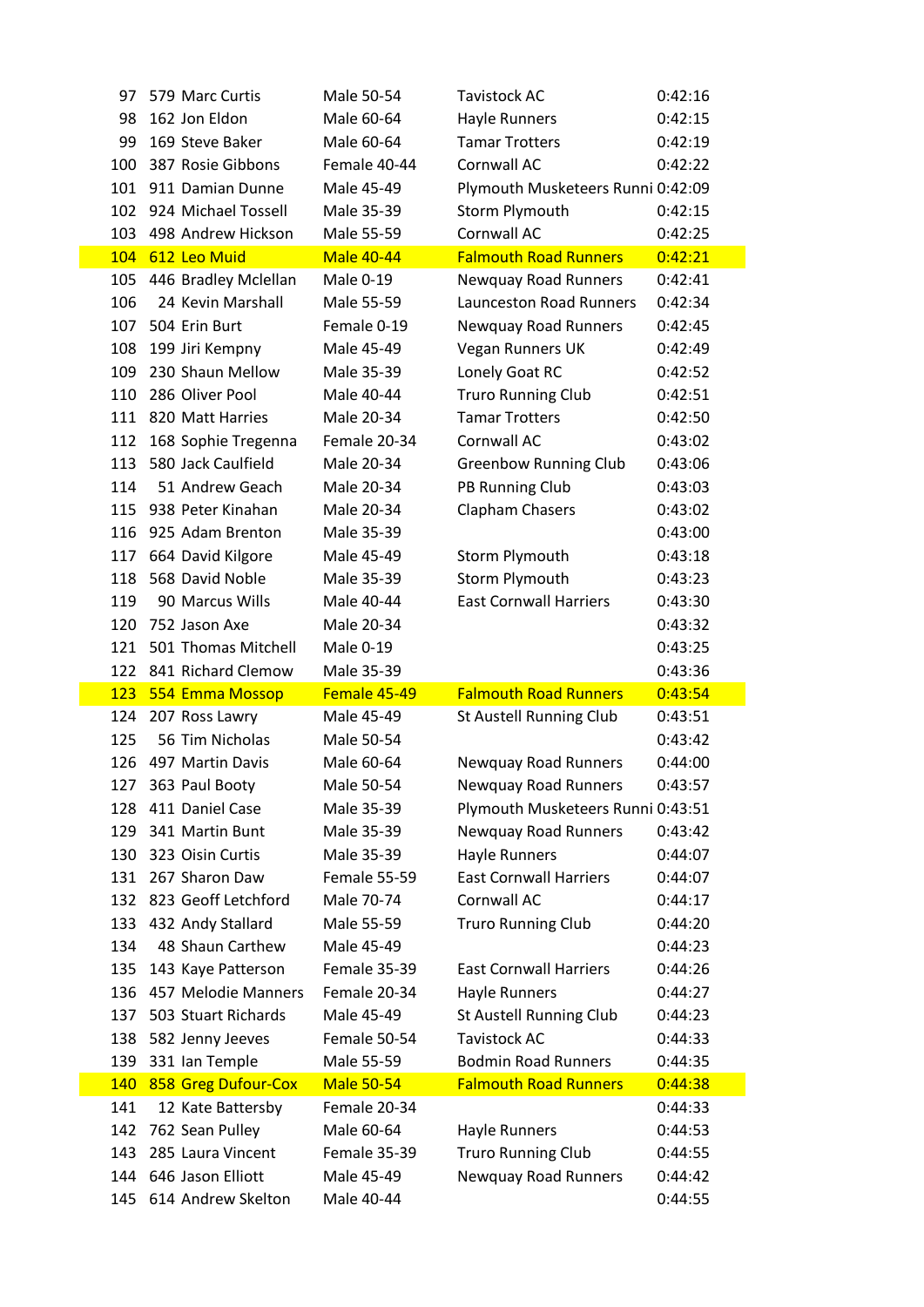| 146 | 344 Amanda Hewitt                    | Female 45-49      | Cornwall AC                          | 0:45:05 |
|-----|--------------------------------------|-------------------|--------------------------------------|---------|
| 147 | 412 Tim Steere                       | Male 40-44        | Team H Plymouth                      | 0:44:54 |
| 148 | 394 Malcolm Roberts                  | Male 65-69        | St Austell Running Club              | 0:45:11 |
| 149 | 410 Kirsty Prowse                    | Female 20-34      | Devon & Somerset Fire and I 0:44:58  |         |
| 150 | 271 Mandy Gibson                     | Female 45-49      | Looe Pioneers Running Club 0:45:15   |         |
| 151 | 33 Julia Pearce                      | Female 45-49      | Cornwall AC                          | 0:45:21 |
| 152 | 803 James Manning                    | Male 40-44        | Hayle Runners                        | 0:45:22 |
| 153 | 564 Mark Trebilcock                  | Male 60-64        | Cornwall AC                          | 0:45:22 |
| 154 | 378 Pete Walker                      | Male 35-39        | <b>Truro Running Club</b>            | 0:45:25 |
| 155 | 315 Eve Hearle                       | Female 40-44      | <b>Newquay Road Runners</b>          | 0:45:23 |
| 156 | 41 Stella Gardener                   | Female 35-39      | Newquay Road Runners                 | 0:45:27 |
| 157 | 715 Luke Reed                        | Male 40-44        | Newquay Road Runners                 | 0:45:30 |
| 158 | 264 Martyn Prouse                    | Male 45-49        | PB Running Club                      | 0:45:36 |
| 159 | 774 Charlene Matthews Female 35-39   |                   | Storm Plymouth                       | 0:45:22 |
| 160 | 806 Matt Trevail                     | Male 40-44        |                                      | 0:45:22 |
| 161 | 557 Quentin Gunderson Male 50-54     |                   | <b>Bodmin Road Runners</b>           | 0:45:41 |
| 162 | 562 Richard Foster                   | Male 45-49        | <b>Launceston Road Runners</b>       | 0:45:41 |
| 163 | 867 Nigel Reddicliffe                | Male 55-59        | <b>Launceston Road Runners</b>       | 0:45:50 |
| 164 | 13 Emily Ellen                       | Female 40-44      | Hayle Runners                        | 0:46:02 |
| 165 | 393 Alice Vage                       | Female 20-34      | Cornwall AC                          | 0:46:04 |
| 166 | 830 Thomas Ross                      | <b>Male 20-34</b> | <b>Falmouth Road Runners</b>         | 0:45:59 |
| 167 | 591 Ben Browne                       | Male 45-49        |                                      | 0:45:52 |
| 168 | 482 Craig Varcoe                     | Male 20-34        |                                      | 0:46:01 |
| 169 | 800 Revis Crowle                     | Female 60-64      | <b>East Cornwall Harriers</b>        | 0:46:13 |
| 170 | 476 Thomas Burns                     | Male 20-34        | St Austell Running Club              | 0:45:59 |
| 171 | 517 Nick Harrison                    | Male 45-49        | <b>Launceston Road Runners</b>       | 0:46:06 |
| 172 | 338 Josh Sharp                       | Male 20-34        | <b>Truro Running Club</b>            | 0:46:18 |
| 173 | 59 Frazer Humbles                    | Male 35-39        | <b>Hayle Runners</b>                 | 0:46:08 |
| 174 | 926 Rachael Doonan                   | Female 50-54      | <b>Plymstock Road Runners</b>        | 0:46:15 |
| 175 | 403 Sara Tapp                        | Female 45-49      | Team H Plymouth                      | 0:46:10 |
| 176 | 718 Christian Savage                 | Male 40-44        | <b>Truro Goats Triathlon</b>         | 0:46:17 |
| 177 | 280 Chris Chirgwin                   | Male 35-39        | <b>Truro Running Club</b>            | 0:46:23 |
| 178 | 361 Peter Allen                      | Male 60-64        | Newquay Road Runners                 | 0:46:32 |
| 179 | 109 Marty Barnfield                  | Male 45-49        | <b>Bodmin Road Runners</b>           | 0:46:31 |
| 180 | 4 Harry Randall                      | Male 20-34        |                                      | 0:46:36 |
| 181 | 549 Martin Hynes                     | Male 65-69        | <b>Launceston Road Runners</b>       | 0:46:27 |
| 182 | 443 Andy Vosper                      | Male 60-64        | <b>Bodmin Road Runners</b>           | 0:46:23 |
| 183 | 152 Ellen Jones                      | Female 20-34      | Cornwall AC                          | 0:46:40 |
| 184 | 949 Karen Harrison Pasc Female 50-54 |                   | Cornwall AC                          | 0:46:43 |
| 185 | 863 Paul Trudgeon                    | Male 35-39        | St Austell Athletes Running (0:46:38 |         |
| 186 | 8 Paul Allan                         | Male 55-59        | Hayle Runners                        | 0:46:30 |
| 187 | 584 Harriet Frost                    | Female 20-34      | <b>Newquay Road Runners</b>          | 0:46:42 |
| 188 | 714 Matthew Wilson                   | Male 45-49        | Cornwall AC                          | 0:46:36 |
| 189 | 69 Andrew Sims                       | Male 55-59        | <b>East Cornwall Harriers</b>        | 0:46:55 |
| 190 | 710 Helen Mitchell                   | Female 55-59      | <b>Truro Running Club</b>            | 0:47:00 |
| 191 | 606 David Mccarthy                   | Male 35-39        | Storm Plymouth                       | 0:46:44 |
| 192 | 936 Michael Lackey                   | Male 50-54        | Newquay Road Runners                 | 0:46:48 |
| 193 | 845 Michelle Hague                   | Female 45-49      | Newquay Road Runners                 | 0:47:05 |
| 194 | 653 Andrew Hodgson                   | Male 20-34        |                                      | 0:46:43 |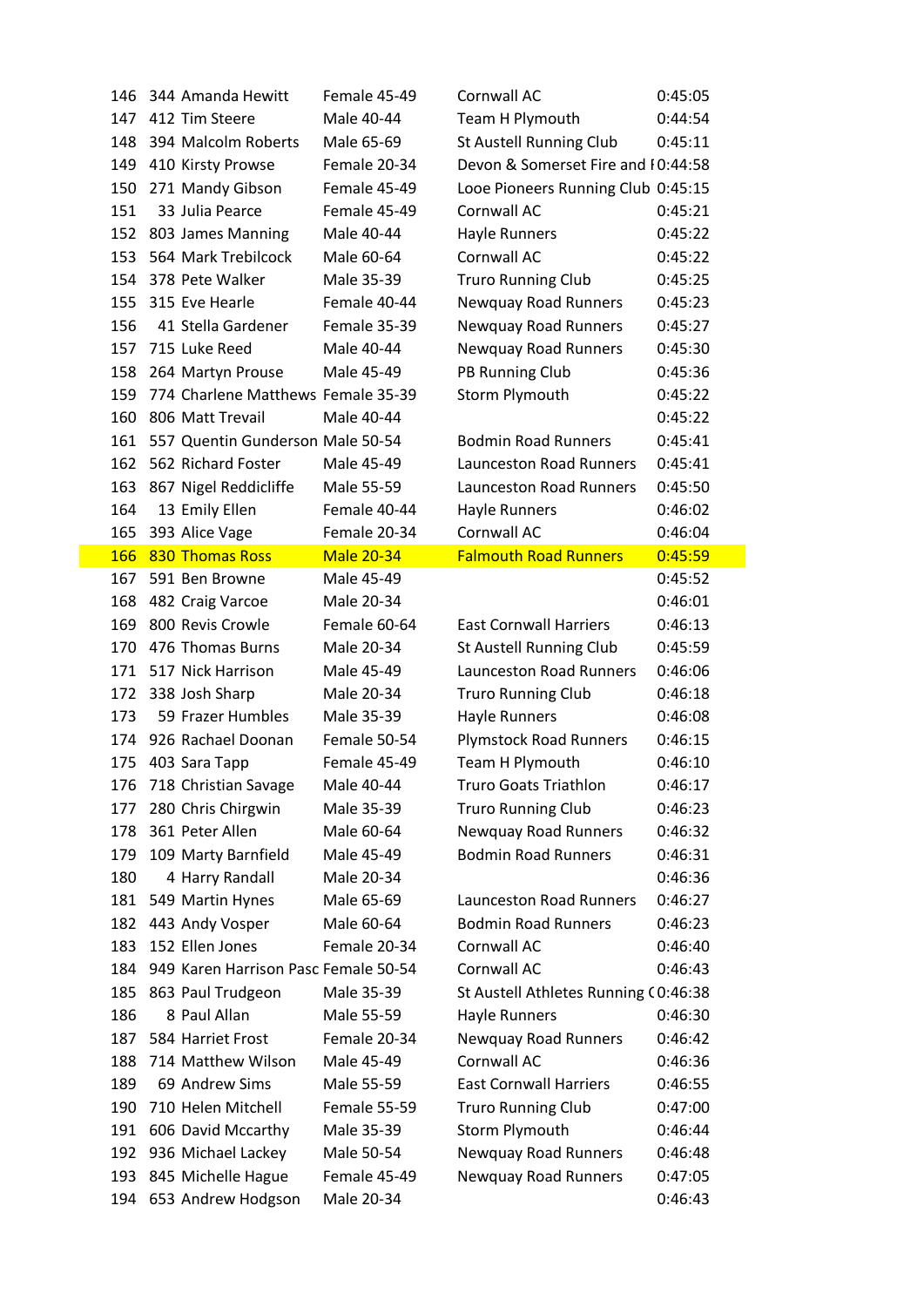|     |     | 195 445 Leigh Spencer           | Female 20-34      | Newquay Road Runners                 | 0:47:17 |
|-----|-----|---------------------------------|-------------------|--------------------------------------|---------|
| 196 |     | 358 Rachael Thomas              | Female 45-49      | Cornwall AC                          | 0:47:21 |
|     | 197 | 153 Zoe Fisher                  | Female 20-34      | St Austell Athletes Running (0:47:05 |         |
| 198 |     | 798 Adam Eaton                  | Male 40-44        | JP Fitness Cornwall                  | 0:47:17 |
|     | 199 | 727 Joshua Grieb                | Male 20-34        | Newquay Road Runners                 | 0:47:29 |
| 200 |     | 464 Claire Winfield             | Female 50-54      | <b>Launceston Road Runners</b>       | 0:47:31 |
|     | 201 | 667 Rosie Bradbury              | Female 20-34      | <b>Falmouth Road Runners</b>         | 0:47:42 |
| 202 |     | 209 Elliot Walker               | Male 50-54        | Newquay Road Runners                 | 0:47:30 |
| 203 |     | 678 Lisa Friday                 | Female 40-44      |                                      | 0:47:51 |
|     |     | 204 453 Andrew James            | Male 40-44        | Hayle Runners                        | 0:47:41 |
| 205 |     | 7 Aiden Clarke                  | Male 35-39        | St Austell Running Club              | 0:47:58 |
|     | 206 | 319 Lee Strickland              | Female 45-49      | Hayle Runners                        | 0:48:03 |
| 207 |     | 729 Steven Jenkin               | Male 45-49        | Cornwall AC                          | 0:47:59 |
| 208 |     | 759 Chris Parker                | <b>Male 50-54</b> | <b>Falmouth Road Runners</b>         | 0:47:57 |
|     | 209 | 881 Ruth Glover                 | Female 20-34      | Cornwall AC                          | 0:48:13 |
| 210 |     | 182 Oli Nidds                   | Male 20-34        | <b>Carn Runners</b>                  | 0:47:56 |
|     |     | 211 255 Michael Counter         | Male 55-59        | St Austell Running Club              | 0:48:05 |
|     |     | 212 691 Sam Hudspith            | Male 35-39        |                                      | 0:48:07 |
| 213 |     | 272 Philip Gibson               | Male 45-49        | Looe Pioneers Running Club 0:48:19   |         |
|     |     | 214 603 Anna Carter             | Female 35-39      | Newquay Road Runners                 | 0:48:33 |
|     | 215 | 838 Karl Saunders               | Male 40-44        |                                      | 0:48:19 |
|     | 216 | 392 Zack Hill                   | Male 20-34        | Cornwall AC                          | 0:48:38 |
|     |     | 217 815 Alfie Slater            | Male 0-19         |                                      | 0:48:39 |
|     |     | 218 440 Andrea Commons          | Female 50-54      |                                      | 0:48:30 |
|     |     | 219 225 Steve Allsop            | Male 45-49        | <b>Bodmin Road Runners</b>           | 0:47:46 |
|     | 220 | 500 Natasha Stevens             | Female 45-49      | <b>Bodmin Women's RC</b>             | 0:48:44 |
|     |     | 221 738 Edward Flood            | Male 40-44        |                                      | 0:49:00 |
|     |     | 222 888 Lewis Jones             | Male 70-74        | South West Road Runners              | 0:48:41 |
| 223 |     | 460 Angie Burkey                | Female 40-44      | Newquay Road Runners                 | 0:48:58 |
|     | 224 | 520 Neil Harrison               | Male 35-39        |                                      | 0:48:52 |
|     |     | 225 68 Andrew Ellis             | Male 50-54        | Hayle Runners                        | 0:49:20 |
| 226 |     | 64 Sam Elliott                  | Male 20-34        |                                      | 0:49:08 |
|     | 227 | 900 Laura Saunders              | Female 20-34      |                                      | 0:49:28 |
|     | 228 | 619 Matthew McDonou; Male 35-39 |                   |                                      | 0:49:06 |
| 229 |     | 136 Nat Dowling                 | Female 40-44      |                                      | 0:49:11 |
| 230 |     | 616 Lee Stewart                 | Male 40-44        |                                      | 0:49:17 |
| 231 |     | 71 Ashley Elliott               | Female 20-34      | <b>East Cornwall Harriers</b>        | 0:49:22 |
| 232 |     | 83 Kevin Silver                 | Male 55-59        | Hayle Runners                        | 0:49:40 |
|     |     | 233 273 Gary Allbutt            | Male 55-59        | Plymouth Musketeers Runni 0:49:24    |         |
| 234 |     | 181 Anthony Burrows             | Male 55-59        | Hayle Runners                        | 0:49:29 |
|     | 235 | 734 Gary Swain                  | Male 55-59        | Hayle Runners                        | 0:49:40 |
| 236 |     | 314 Tanya Coleman               | Female 50-54      |                                      | 0:49:35 |
| 237 |     | 39 Joeli Norman                 | Female 20-34      |                                      | 0:49:47 |
| 238 |     | 602 Philip Johns                | Male 20-34        | Hayle Runners                        | 0:49:37 |
| 239 |     | 356 Thomas Moore                | Male 40-44        | <b>Truro Running Club</b>            | 0:49:29 |
|     | 240 | 918 Gemma Vivian                | Female 20-34      | Hayle Runners                        | 0:49:37 |
|     |     | 241 419 Debbie Jones            | Female 50-54      | Looe Pioneers Running Club 0:49:35   |         |
|     | 242 | 819 Mat Penry                   | Male 40-44        |                                      | 0:49:51 |
| 243 |     | 704 Rob Pick                    | Male 65-69        | <b>East Cornwall Harriers</b>        | 0:49:55 |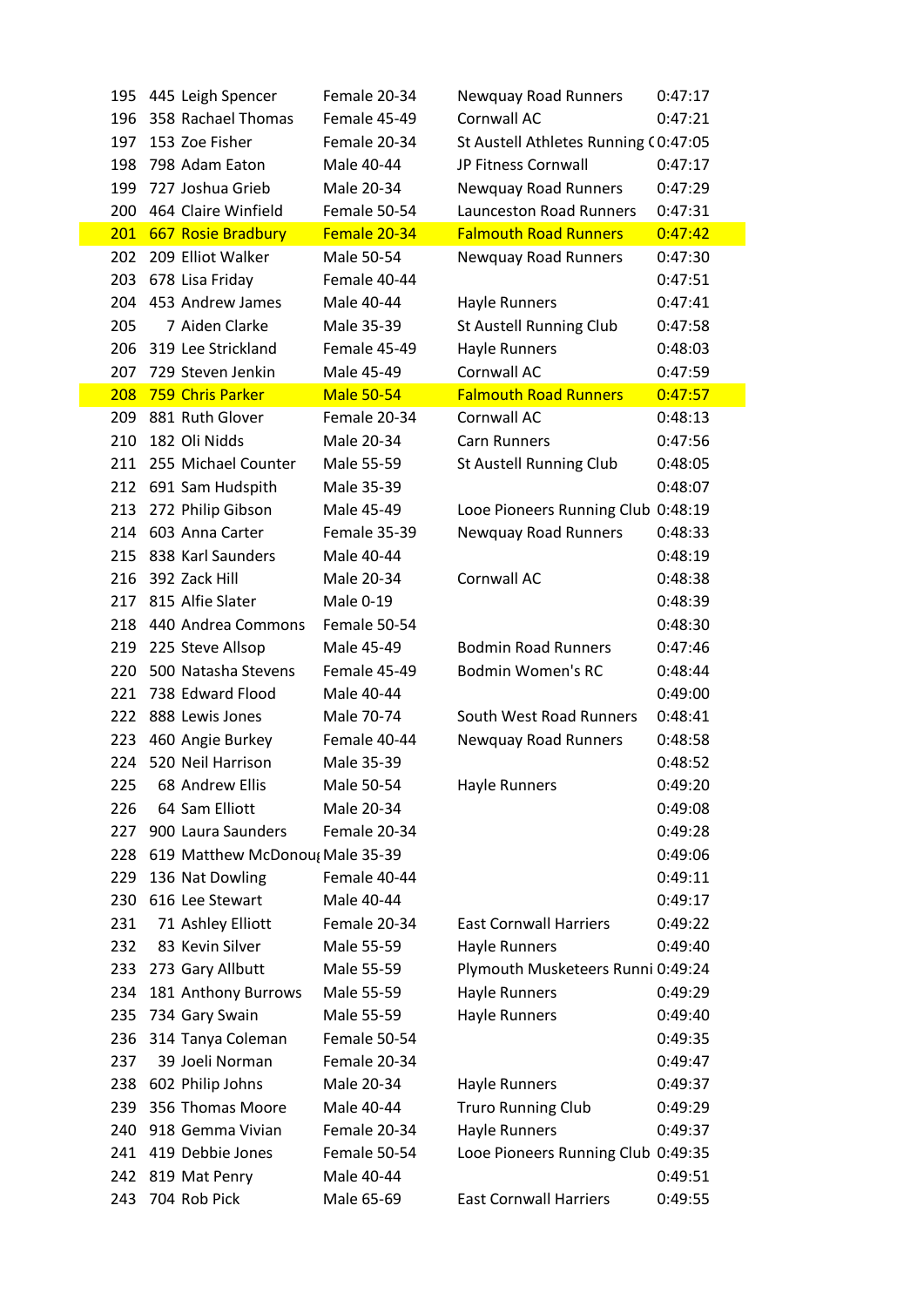|     | 244 672 Kelly Keough                    | Female 35-39      |                                     | 0:49:40 |
|-----|-----------------------------------------|-------------------|-------------------------------------|---------|
| 245 | 437 Helen Thomas                        | Female 50-54      | <b>Truro Running Club</b>           | 0:49:55 |
| 246 | 134 Darren Hardwick                     | Male 50-54        | Looe Pioneers Running Club 0:49:52  |         |
| 247 | 897 Finn Loder                          | Male 0-19         |                                     | 0:49:51 |
| 248 | 801 Sophie Talling                      | Female 20-34      | Newquay Road Runners                | 0:50:05 |
| 249 | 441 Katie Robinson                      | Female 20-34      | <b>Falmouth Road Runners</b>        | 0:49:58 |
| 250 | 332 Alison Temple                       | Female 55-59      | <b>Bodmin Road Runners</b>          | 0:50:08 |
| 251 | 63 Natalie Harris                       | Female 20-34      |                                     | 0:49:57 |
| 252 | 62 Andy Harris                          | Male 50-54        |                                     | 0:49:57 |
| 253 | 532 Gregg Norton                        | Male 40-44        | St Austell Running Club             | 0:49:51 |
| 254 | 202 Claire Mildenhall                   | Female 45-49      | Newquay Road Runners                | 0:50:17 |
| 255 | 864 Alicia England                      | Female 20-34      | <b>Launceston Road Runners</b>      | 0:49:56 |
| 256 | 687 Michael Orchard                     | Male 60-64        | Hayle Runners                       | 0:50:15 |
|     | 257 892 James Spencer                   | Male 20-34        |                                     | 0:50:10 |
| 258 | 805 Neill Furlonger                     | Male 35-39        |                                     | 0:50:13 |
| 259 | 185 Lisa Gower                          | Female 50-54      | Tri Logic Cornwall                  | 0:50:37 |
| 260 | 486 Wayne Rundle                        | Male 45-49        | <b>Launceston Road Runners</b>      | 0:50:29 |
|     | 261 263 Emma Fox                        | Female 45-49      | Newquay Road Runners                | 0:50:43 |
|     | 262 933 Richard Wintle                  | Male 45-49        |                                     | 0:50:28 |
| 263 | 371 Richard Wells                       | Male 35-39        |                                     | 0:50:26 |
| 264 | 772 Vicky Fleet                         | Female 45-49      | <b>Falmouth Road Runners</b>        | 0:50:58 |
| 265 | 238 Josh Laite                          | Male 20-34        |                                     | 0:50:46 |
| 266 | 346 Tracey Nicholls                     | Female 55-59      | Cornwall AC                         | 0:51:05 |
| 267 | 433 Brian Wiles                         | Male 75-79        | <b>Launceston Road Runners</b>      | 0:51:01 |
| 268 | 508 Thomas Hill                         | Male 20-34        |                                     | 0:51:13 |
| 269 | 420 Catherine Gale                      | Female 20-34      |                                     | 0:51:10 |
| 270 | 609 Miranda Burke                       | Female 50-54      | <b>Plymouth Harriers</b>            | 0:51:24 |
|     | 271 594 Martin Grieb                    | Male 45-49        | <b>Newquay Road Runners</b>         | 0:51:24 |
|     | 272 575 Sarah Myford                    | Female 55-59      | Newquay and Par Athletic Cl 0:51:11 |         |
|     | 273 442 Alison Roose                    | Female 45-49      | Newquay Road Runners                | 0:51:23 |
|     | 274 623 Joanna Marcinekova Female 40-44 |                   | Cornwall AC                         | 0:51:16 |
| 275 | 769 Hannah Smith                        | Female 20-34      | Hayle Runners                       | 0:51:26 |
| 276 | 360 David Wilcox                        | Male 45-49        | <b>Truro Running Club</b>           | 0:51:32 |
| 277 | 312 Joseph Stanford                     | Male 45-49        | <b>Truro Running Club</b>           | 0:51:57 |
| 278 | 451 Tom Howard                          | <b>Male 20-34</b> | <b>Falmouth Road Runners</b>        | 0:52:05 |
| 279 | 404 Greg Hawkins                        | Male 50-54        | Team H Plymouth                     | 0:51:29 |
| 280 | 402 Mark Tapp                           | Male 45-49        | Team H Plymouth                     | 0:51:29 |
| 281 | 555 Mark Simpson                        | Male 35-39        | <b>Launceston Road Runners</b>      | 0:51:46 |
|     | 282 857 Adam Blacher                    | Male 20-34        | <b>Launceston Road Runners</b>      | 0:51:49 |
| 283 | 383 Amy Gregory                         | Female 35-39      | Newquay Road Runners                | 0:52:15 |
| 284 | 135 Miranda Flannigan                   | Female 50-54      | Cornwall AC                         | 0:52:11 |
| 285 | 682 Mandy Watts                         | Female 50-54      | Newquay Road Runners                | 0:52:15 |
| 286 | 521 Martyn Griffiths                    | Male 35-39        |                                     | 0:52:03 |
| 287 | 467 Ian Chilcott                        | Male 50-54        | Team H Plymouth                     | 0:51:59 |
| 288 | 739 Sam Murray                          | Female 55-59      | <b>Hayle Runners</b>                | 0:52:35 |
| 289 | 268 Chunky (Antony) Pe Male 70-74       |                   | Hayle Runners                       | 0:52:38 |
| 290 | 115 Louisa Chisholm                     | Female 40-44      | Looe Pioneers Running Club 0:52:18  |         |
| 291 | 156 Kerri Rowe                          | Female 40-44      | Lonely Goat RC                      | 0:52:15 |
| 292 | 620 Niamh Ashworth                      | Female 40-44      | Newquay Road Runners                | 0:52:15 |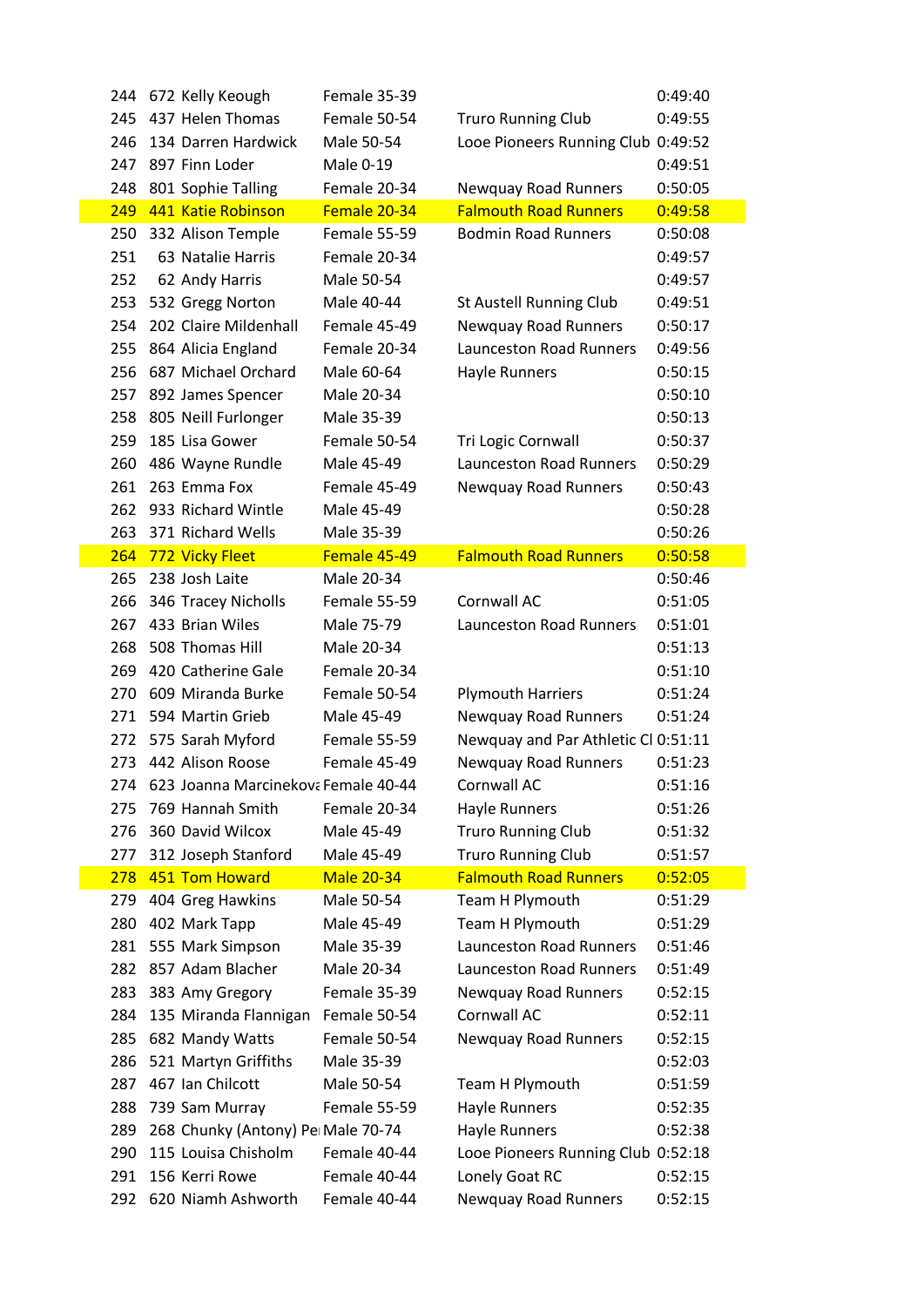| 293 | 935 Hannah Fleming                   | Female 35-39      |                                    | 0:52:16 |
|-----|--------------------------------------|-------------------|------------------------------------|---------|
| 294 | 489 Isabel Irwin-Bowler Female 20-34 |                   | St Austell Running Club            | 0:52:24 |
| 295 | 416 Katrina Block                    | Male 40-44        |                                    | 0:52:43 |
| 296 | 472 Sarah Wilkinson                  | Female 60-64      | <b>Newquay Road Runners</b>        | 0:52:20 |
|     | 297 824 Pete Higham                  | <b>Male 60-64</b> | <b>Falmouth Road Runners</b>       | 0:52:37 |
| 298 | 322 Gary Kent                        | Male 50-54        |                                    | 0:52:54 |
| 299 | 837 Lyndsey Saunders                 | Female 40-44      |                                    | 0:52:39 |
| 300 | 328 Joline Gunther                   | Female 20-34      |                                    | 0:52:23 |
| 301 | 43 Sharon Rowat                      | Female 50-54      | Hayle Runners                      | 0:52:51 |
|     | 302 814 Ella Williams                | Female 45-49      | <b>Newquay Road Runners</b>        | 0:52:56 |
| 303 | 753 Victoria Tonkin                  | Female 35-39      |                                    | 0:52:50 |
| 304 | 695 Jordan Kennedy                   | Female 20-34      | Cornwall AC                        | 0:52:46 |
| 305 | 423 Alison O'Hora                    | Female 35-39      | <b>East Cornwall Harriers</b>      | 0:52:42 |
| 306 | 745 Lauren Bailey                    | Female 35-39      | <b>Truro Running Club</b>          | 0:52:38 |
| 307 | 366 Laura Spargo                     | Female 35-39      | <b>Truro Running Club</b>          | 0:52:51 |
| 308 | 725 Gail Aspden                      | Female 50-54      | <b>Hayle Runners</b>               | 0:52:45 |
| 309 | 409 Jason Shipton                    | Male 50-54        | <b>Launceston Road Runners</b>     | 0:52:42 |
| 310 | 20 John Gossan                       | Male 70-74        | Looe Pioneers Running Club 0:53:07 |         |
|     | 311 343 Gareth Perry                 | Male 40-44        | St Austell Running Club            | 0:52:41 |
|     | 312 576 Mark Lancaster               | Male 35-39        | <b>Launceston Road Runners</b>     | 0:52:45 |
| 313 | 884 Francesca Carpenter Female 35-39 |                   |                                    | 0:52:54 |
| 314 | 246 Helen Stevenson                  | Female 35-39      | <b>Bodmin Road Runners</b>         | 0:52:55 |
| 315 | 736 Simon Lee                        | Male 40-44        |                                    | 0:52:41 |
| 316 | 418 Helen Myatt                      | Female 20-34      | <b>Truro Running Club</b>          | 0:53:05 |
| 317 | 713 Steve Mildenhall                 | Male 45-49        | <b>Newquay Road Runners</b>        | 0:53:02 |
| 318 | 1 Luke Ball-Hymns                    | Male 20-34        | Newquay Road Runners               | 0:53:19 |
| 319 | 767 Jonny Matthews                   | Male 40-44        | Storm Plymouth                     | 0:53:00 |
| 320 | 22 Hannah Butler                     | Female 20-34      | <b>Carn Runners</b>                | 0:53:06 |
| 321 | 874 Joseph Buckley                   | Male 20-34        |                                    | 0:53:08 |
| 322 | 487 Bill Christie                    | Male 60-64        | <b>Plymstock Road Runners</b>      | 0:53:06 |
| 323 | 364 Tristan Lang                     | Male 45-49        | <b>Truro Running Club</b>          | 0:53:24 |
| 324 | 390 Daniel Smith                     | Male 35-39        |                                    | 0:53:12 |
| 325 | 401 Sarah Ryan                       | Female 40-44      | Newquay Road Runners               | 0:53:07 |
| 326 | 131 Emma Collins                     | Female 45-49      | Looe Pioneers Running Club 0:53:19 |         |
| 327 | 565 Paul Caulfield                   | Male 55-59        |                                    | 0:53:20 |
| 328 | 55 Ellisha Nicholas                  | Female 40-44      |                                    | 0:53:37 |
| 329 | 494 Andrew Jay                       | Male 45-49        | St Austell Running Club            | 0:53:25 |
| 330 | 452 Ben Dutton                       | Male 20-34        | Runcrew                            | 0:53:37 |
| 331 | 553 Peter Combellack                 | Male 50-54        | Newquay Road Runners               | 0:53:40 |
| 332 | 605 Marlene Grobler                  | Female 40-44      | <b>Carn Runners</b>                | 0:53:23 |
| 333 | 214 Jane Stedman                     | Female 55-59      | 100 Marathon Club                  | 0:53:23 |
| 334 | 479 Lauren Livonen                   | Female 35-39      |                                    | 0:53:45 |
| 335 | 505 Tao Bi                           | Male 20-34        | Newquay Road Runners               | 0:53:45 |
| 336 | 890 Jade Morse                       | Female 20-34      | Camelford Up and Running           | 0:53:30 |
| 337 | 574 David Austin                     | Male 35-39        |                                    | 0:53:40 |
| 338 | 546 Trevor Lee                       | Male 60-64        | <b>Truro Running Club</b>          | 0:53:49 |
| 339 | 763 Juliet Stewart                   | Female 55-59      | <b>Truro Running Club</b>          | 0:53:54 |
| 340 | 559 Angela Brinicombe Female 65-69   |                   | <b>Launceston Road Runners</b>     | 0:53:36 |
| 341 | 709 Brett Stepto                     | Male 45-49        | Cornwall AC                        | 0:53:49 |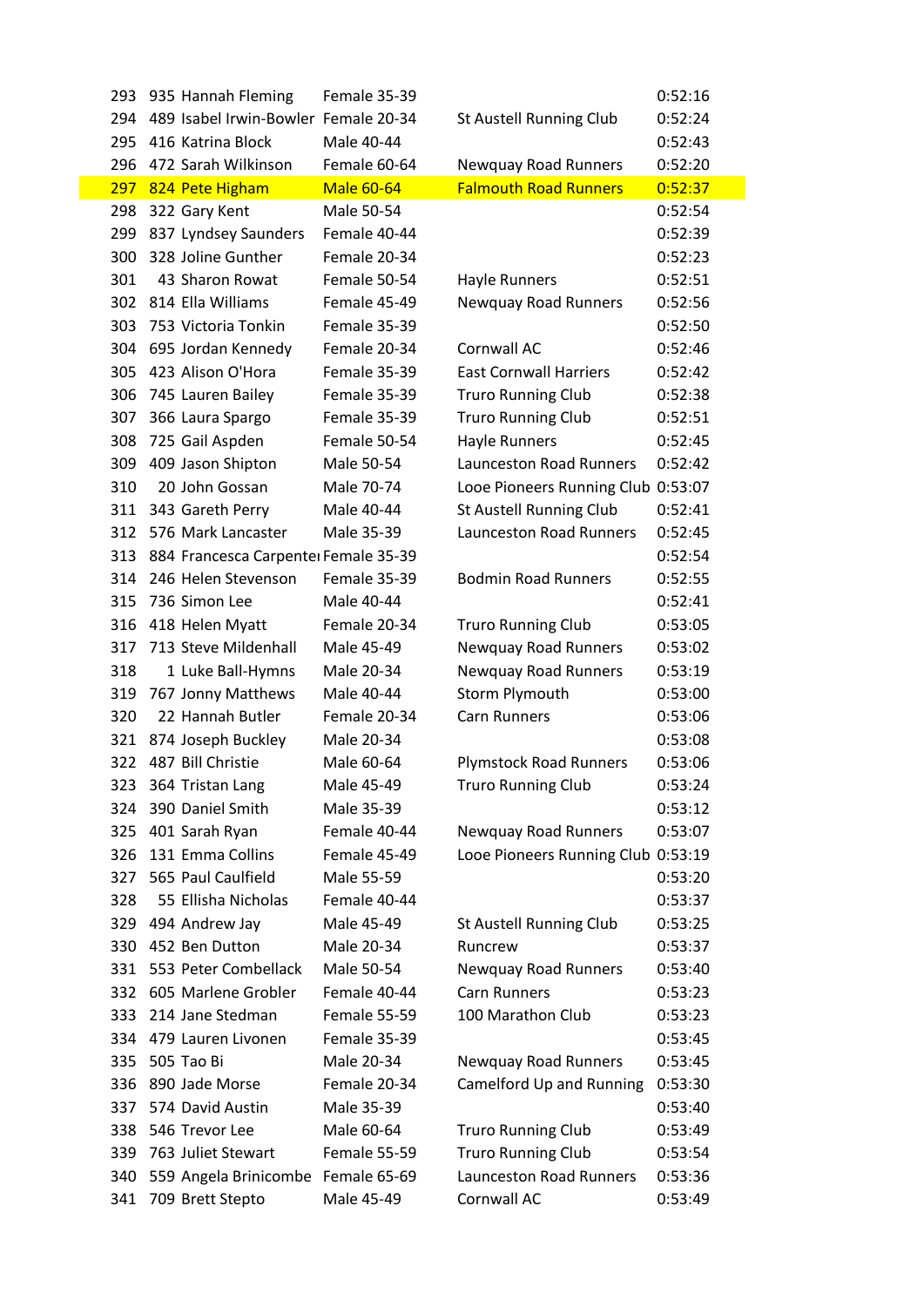| 342 | 73 Helen Lawes                       | Female 50-54 | Looe Pioneers Running Club 0:53:44   |         |
|-----|--------------------------------------|--------------|--------------------------------------|---------|
| 343 | 755 Simon James                      | Male 50-54   | Cornwall AC                          | 0:53:56 |
| 344 | 459 Martin Trethewey                 | Male 50-54   | St Austell Running Club              | 0:54:08 |
| 345 | 277 Michelle Roskilly                | Female 50-54 | Hayle Runners                        | 0:54:10 |
| 346 | 473 Zeinab Weyers                    | Female 20-34 | <b>Cornwall AC</b>                   | 0:53:39 |
| 347 | 829 Trevor Cornish                   | Male 55-59   | Hayle Runners                        | 0:54:14 |
| 348 | 468 Ellen Gibson                     | Female 0-19  | Cornwall AC                          | 0:54:07 |
| 349 | 158 Nick Richards                    | Male 50-54   |                                      | 0:54:03 |
| 350 | 119 Martin Gregory                   | Male 55-59   | Looe Pioneers Running Club 0:54:06   |         |
| 351 | 384 Christopher Ramsey Male 70-74    |              | <b>Truro Running Club</b>            | 0:54:24 |
| 352 | 205 Kate Stevens                     | Female 45-49 | St Austell Running Club              | 0:54:11 |
| 353 | 44 Mike Bawden                       | Male 60-64   | Carn Runners                         | 0:54:06 |
| 354 | 750 Sheona Cornes                    | Female 40-44 |                                      | 0:54:17 |
| 355 | 621 Ade Dagnall                      | Male 45-49   |                                      | 0:53:59 |
| 356 | 624 Julie Potts                      | Female 40-44 |                                      | 0:53:59 |
| 357 | 96 Cordelia Hamshire                 | Female 35-39 |                                      | 0:54:19 |
| 358 | 87 Diane Warren                      | Female 65-69 | Hayle Runners                        | 0:54:42 |
| 359 | 133 Francis Vosper                   | Male 60-64   | Lonely Goat RC                       | 0:54:19 |
| 360 | 104 Nicky Brenton                    | Female 50-54 | Lonely Goat RC                       | 0:54:21 |
| 361 | 213 Neil Ham                         | Male 55-59   | JP Fitness Cornwall                  | 0:54:25 |
| 362 | 159 Lisa Wilson                      | Female 45-49 | <b>Truro Running Club</b>            | 0:54:37 |
| 363 | 671 Philip Spargo                    | Male 65-69   | <b>Truro Running Club</b>            | 0:53:53 |
| 364 | 274 Angeline Hadfield                | Female 35-39 | <b>Truro Running Club</b>            | 0:54:42 |
| 365 | 813 Martin Perry                     | Male 45-49   | <b>Erme Valley Harriers</b>          | 0:54:26 |
| 366 | 14 Stephen Young                     | Male 50-54   | 100 Marathon Club                    | 0:54:26 |
| 367 | 707 Chris Andrews                    | Male 60-64   | <b>Teignbridge Trotters</b>          | 0:54:43 |
| 368 | 216 Bryony Halliday                  | Female 20-34 | Cornwall AC                          | 0:54:47 |
| 369 | 885 Scott Cavill                     | Male 45-49   |                                      | 0:54:38 |
| 370 | 167 Jane Stephens                    | Female 55-59 | <b>Bodmin Road Runners</b>           | 0:54:48 |
| 371 | 232 Louise Ollivier                  | Female 50-54 | Hayle Runners                        | 0:54:49 |
| 372 | 326 Jean Cutlan                      | Female 55-59 | St Austell Athletes Running (0:54:51 |         |
| 373 | 651 Keith George                     | Male 55-59   |                                      | 0:54:52 |
| 374 | 190 Lucy Hewitt                      | Female 50-54 | <b>Newquay Road Runners</b>          | 0:55:09 |
| 375 | 198 Louise Cooke-Davie: Female 50-54 |              | <b>Newquay Road Runners</b>          | 0:55:09 |
| 376 | 887 John Brady                       | Male 55-59   | <b>East Cornwall Harriers</b>        | 0:54:58 |
| 377 | 529 Jon Richards                     | Male 45-49   | Newquay Road Runners                 | 0:55:14 |
| 378 | 422 Ruolin Leng                      | Female 20-34 | Mile High                            | 0:55:18 |
| 379 | 121 Philip Bunt                      | Male 65-69   | Newquay Road Runners                 | 0:55:04 |
| 380 | 846 David Ingram                     | Male 50-54   |                                      | 0:54:35 |
| 381 | 569 Kelvin Coker                     | Male 20-34   | Storm Plymouth                       | 0:55:09 |
| 382 | 567 Paul Whitmore                    | Male 35-39   | Storm Plymouth                       | 0:55:11 |
| 383 | 675 Jonathan Crowle                  | Male 45-49   | <b>Truro Running Club</b>            | 0:55:29 |
| 384 | 923 Summer Bhalsod                   | Female 35-39 | Storm Plymouth                       | 0:55:14 |
| 385 | 515 Ryan York                        | Male 45-49   | Storm Plymouth                       | 0:55:14 |
| 386 | 666 Kevin Chiswell                   | Male 55-59   | Storm Plymouth                       | 0:55:16 |
| 387 | 648 Debora Cornish                   | Female 50-54 | Storm Plymouth                       | 0:55:16 |
| 388 | 518 Thomas McDougall Male 20-34      |              |                                      | 0:55:53 |
| 389 | 386 Tamzin Davey                     | Female 50-54 | Cornwall AC                          | 0:55:14 |
| 390 | 640 Sarah Booker                     | Female 50-54 | <b>Falmouth Road Runners</b>         | 0:55:26 |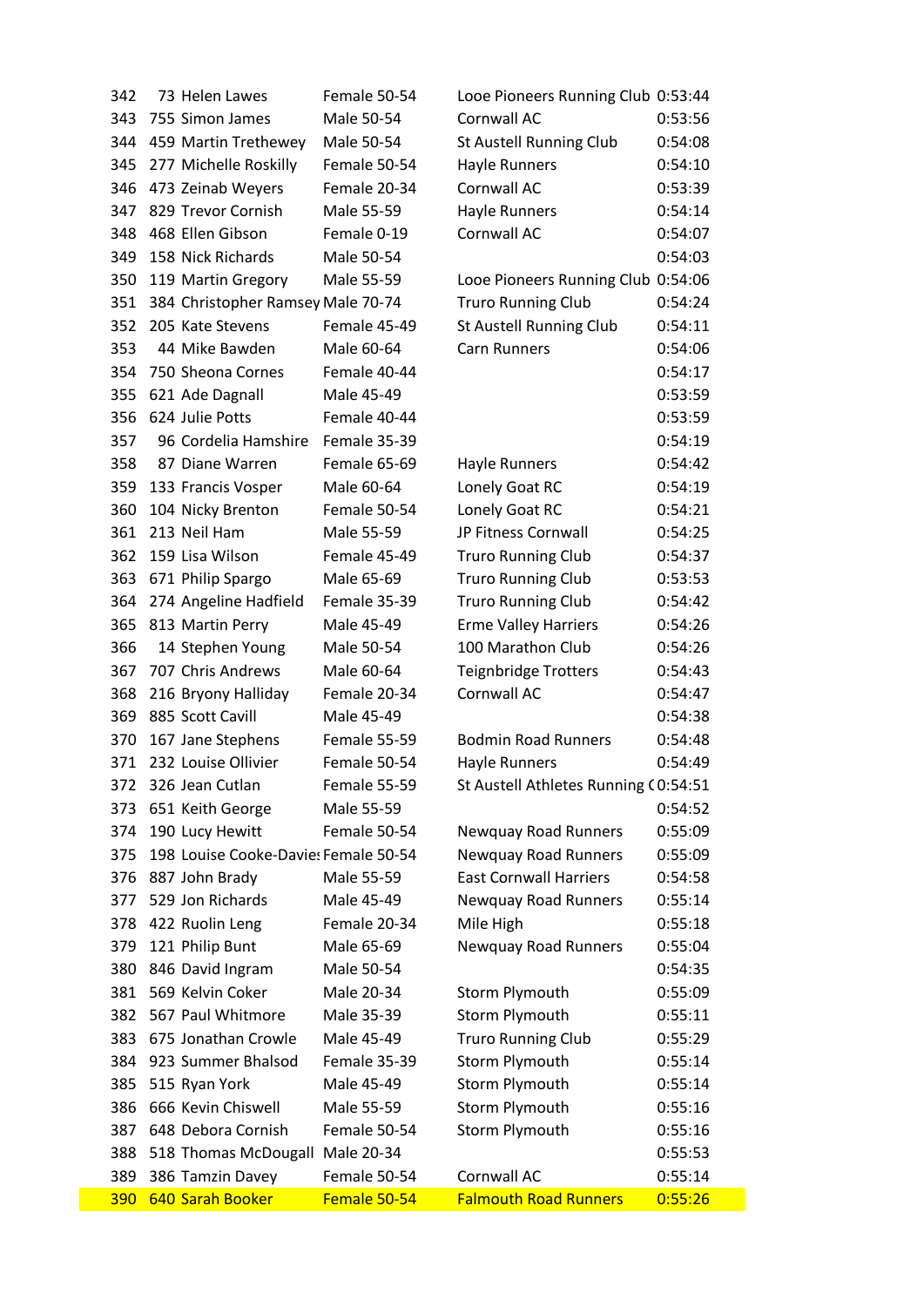| 391        | 588 Georgie Farr                        | Female 20-34      | Storm Plymouth                     | 0:55:21 |
|------------|-----------------------------------------|-------------------|------------------------------------|---------|
|            | 392 852 Keely Lane                      | Female 40-44      |                                    | 0:55:30 |
| 393        | 872 James Wright                        | Male 50-54        |                                    | 0:55:40 |
| 394        | 111 Emma Alee                           | Female 40-44      | Plymouth Musketeers Runni 0:55:27  |         |
| 395        | 929 Gary Tapp                           | Male 45-49        | Storm Plymouth                     | 0:55:23 |
| 396        | 99 Linda Cuff                           | Female 55-59      | Looe Pioneers Running Club 0:55:19 |         |
|            | 397 795 Christopher Bailey Male 40-44   |                   | Storm Plymouth                     | 0:55:25 |
| 398        | 388 Karen Parker                        | Female 50-54      | <b>Falmouth Road Runners</b>       | 0:55:30 |
|            | 399 527 Jonathan Myers                  | Male 55-59        | <b>Truro Running Club</b>          | 0:55:12 |
| 400        | 906 Katri livonen-Gray                  | Female 40-44      | <b>Hayle Runners</b>               | 0:56:03 |
|            | 401 839 Paul Hyde                       | Male 40-44        | Storm Plymouth                     | 0:55:40 |
| 402        | 249 Joanne Barry                        | Female 45-49      | JP Fitness Cornwall                | 0:55:54 |
| 403        | 912 Martin Palmer                       | Male 55-59        |                                    | 0:55:41 |
| 404        | 105 Gillian Onley                       | Female 55-59      | Cornwall AC                        | 0:56:06 |
| 405        | 723 Wietske Hansen                      | Female 55-59      | <b>Carn Runners</b>                | 0:55:56 |
| 406        | 2 James Danks                           | <b>Male 40-44</b> | <b>Falmouth Road Runners</b>       | 0:55:47 |
| 407        | 545 Lisa Cassidy                        | Female 40-44      | <b>Bodmin Women's RC</b>           | 0:56:00 |
|            | 408 368 Kay Middleditch                 | Female 40-44      |                                    | 0:55:48 |
| 409        | 916 Daniel Bill                         | Male 20-34        |                                    | 0:56:25 |
| 410        | 799 David Bowden                        | Male 35-39        |                                    | 0:55:41 |
|            | 411 381 Ian Riddell                     | Male 60-64        |                                    | 0:55:50 |
|            | 412 908 Dominique Harcourl Female 40-44 |                   | <b>Teignbridge Trotters</b>        | 0:56:14 |
|            | 413 561 Alan McCarthy                   | Male 55-59        | Storm Plymouth                     | 0:56:10 |
|            | 414 661 Mel Burgess                     | Female 55-59      | Hayle Runners                      | 0:56:32 |
| 415        | 291 Stewart Townend                     | Male 75-79        | Hayle Runners                      | 0:56:36 |
|            | 416 481 Sally Fletcher                  | Female 55-59      | St Austell Running Club            | 0:56:26 |
|            | 417 922 Jenna Butler                    | Female 35-39      | Lonely Goat RC                     | 0:56:42 |
|            | 418 122 Ruth Avery                      | Female 45-49      | JP Fitness Cornwall                | 0:56:28 |
|            | 419 811 Leon Stansfield                 | Male 0-19         |                                    | 0:56:34 |
| 420        | 123 Julie Oxenham                       | Female 45-49      | <b>Bodmin Road Runners</b>         | 0:56:35 |
|            | 421 831 Stephanie Ross                  | Female 60-64      | <b>Teignbridge Trotters</b>        | 0:56:41 |
| 422        | 506 Carly Kent                          | Female 40-44      | <b>Falmouth Road Runners</b>       | 0:56:33 |
| 423        | 681 Amelia Kitchen                      | Female 45-49      | Hayle Runners                      | 0:56:54 |
| 424        | 357 Anne-Marie Moore Female 40-44       |                   | <b>Truro Running Club</b>          | 0:56:45 |
| 425        | 128 David Becker                        | Male 45-49        | <b>Newquay Road Runners</b>        | 0:56:39 |
| 426        | 474 Jordan Watts                        | Male 20-34        |                                    | 0:56:48 |
| 427        | 107 John Mitchell                       | Male 60-64        | <b>Carn Runners</b>                | 0:56:55 |
| 428        | 116 Jackie Cope                         | Female 65-69      | <b>MudCrew Running</b>             | 0:57:05 |
| 429        | 76 Richard Jenkin                       | Male 75-79        | Cornwall AC                        | 0:56:53 |
| 430        | 466 Mel Mullen                          | Female 20-34      |                                    | 0:56:55 |
| 431        | 194 Robert Kernaghan                    | Male 50-54        | Looe Pioneers Running Club 0:57:11 |         |
| 432        | 886 Dawn Diprose                        | Female 55-59      |                                    | 0:56:35 |
| 433        | 74 Simon Lawes                          | Male 55-59        | Looe Pioneers Running Club 0:56:48 |         |
| 434        | 731 Natalie Bell                        | Female 40-44      | Looe Pioneers Running Club 0:56:45 |         |
| 435        | 397 Vicky Cloete                        | Female 45-49      |                                    | 0:56:43 |
| 436        | 940 Sarah Eriksson                      | Female 50-54      |                                    | 0:56:39 |
| 437        | 113 Kirsty Webb                         | Female 20-34      | Looe Pioneers Running Club 0:56:55 |         |
| 438<br>439 | 210 Natalie Jewell                      | Female 40-44      | <b>Falmouth Road Runners</b>       | 0:57:03 |
|            | 377 Charles Simpson                     | Male 35-39        | Hayle Runners                      | 0:57:07 |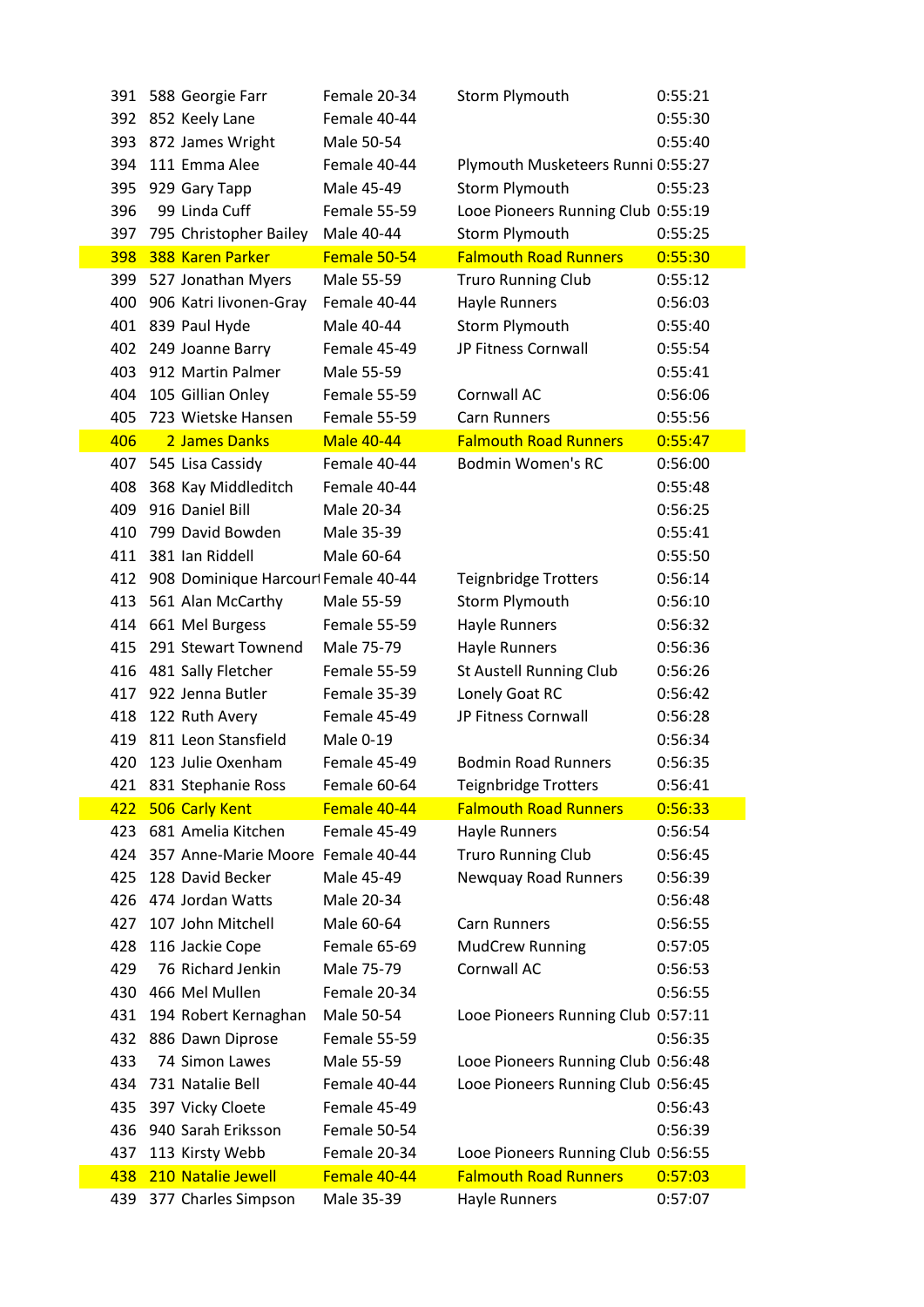| 440        | 138 Garry Player                    | Male 55-59               | Newquay Road Runners                 | 0:57:34            |
|------------|-------------------------------------|--------------------------|--------------------------------------|--------------------|
| 441        | 450 Clare Quarton                   | Female 20-34             |                                      | 0:57:39            |
|            | 442 499 Louise Crocker              | Female 50-54             | Team H Plymouth                      | 0:57:16            |
| 443        | 618 Sarah McDonough                 | Female 35-39             |                                      | 0:57:27            |
| 444        | 306 Suzanne Willcox                 | Female 40-44             |                                      | 0:57:23            |
| 445        | 80 Janet Ritchie                    | Female 60-64             | <b>Carn Runners</b>                  | 0:57:30            |
| 446        | 578 Martin Jones                    | Male 50-54               | Storm Plymouth                       | 0:57:27            |
| 447        | 577 Tracey Garland                  | Female 50-54             | Storm Plymouth                       | 0:57:27            |
| 448        | 680 Clare White                     | Female 40-44             | Storm Plymouth                       | 0:57:27            |
| 449        | 590 Derren Wilkie                   | Male 50-54               | Storm Plymouth                       | 0:57:25            |
| 450        | 868 Robert Burrows                  | Male 65-69               | <b>Hayle Runners</b>                 | 0:58:03            |
| 451        | 144 Nicola Crilly                   | Female 45-49             | <b>Falmouth Road Runners</b>         | 0:57:42            |
| 452        | 794 Jamie Dodds                     | Male 20-34               |                                      | 0:57:52            |
| 453        | 768 Damon Bruce                     | Male 40-44               | Storm Plymouth                       | 0:57:51            |
| 454        | 952 Charles Withers                 | Male 20-34               |                                      | 0:57:50            |
| 455        | 52 Maddie Kincaid                   | Female 20-34             |                                      | 0:57:56            |
| 456        | 379 Sharon Chapman                  | Female 50-54             | <b>Newquay Road Runners</b>          | 0:57:45            |
| 457        | 937 Michelle Kanes                  | Female 35-39             | <b>Newquay Road Runners</b>          | 0:58:24            |
| 458        | 29 Theresa Clark                    | Female 55-59             | Hayle Runners                        | 0:58:24            |
| 459        | 637 Helen Cowling                   | Female 45-49             | Newquay Road Runners                 | 0:57:34            |
| 460        | 259 Diane Foster                    | Female 50-54             | Looe Pioneers Running Club           | 0:57:47            |
| 461        | 317 Tony Skelly                     | Male 55-59               |                                      | 0:57:41            |
| 462        | 927 Stephen Leonard                 | Male 55-59               | <b>Plymstock Road Runners</b>        | 0:58:12            |
| 463        | 898 Katie Lawson                    | Female 20-34             |                                      | 0:57:57            |
| 464        | <b>340 Robert Willcocks</b>         | <b>Male 60-64</b>        | <b>Falmouth Road Runners</b>         | 0:58:13            |
| 465        | 502 Jamie Mitchell                  | Male 45-49               |                                      | 0:58:29            |
| 466        | 708 Linda Tout                      | Female 70-74             | <b>Tamar Trotters</b>                | 0:58:33            |
| 467        | 47 Ian Grimes                       | Male 65-69               | <b>Launceston Road Runners</b>       | 0:58:26            |
| 468        | <b>396 Tandy Brumby</b>             | Female 55-59             | <b>Falmouth Road Runners</b>         | 0:58:18            |
| 469        | 192 Jennifer Lawson                 | Female 55-59             | <b>Newquay Road Runners</b>          | 0:58:49            |
| 470        | 278 Ian Ringer                      | Male 70-74               | <b>Bodmin Road Runners</b>           | 0:58:36            |
| 471        | 761 Phil Gendall                    | Male 60-64               |                                      | 0:58:29            |
| 472        | 203 Alan Byron                      | Male 50-54               | <b>Newquay Road Runners</b>          | 0:58:46            |
| 473        | 407 Adam Houlton                    | Male 45-49               |                                      | 0:58:23            |
|            | 474 408 Vickie Houlton              | Female 45-49             |                                      | 0:58:23            |
| 475        | 947 Anna Marquis                    | Female 60-64             |                                      | 0:58:31            |
| 476        | 946 Peter Marquis                   | Male 65-69               |                                      | 0:58:31            |
|            | 477 374 Amanda White                | Female 35-39             |                                      | 0:58:12            |
| 478        | 611 Naomi Flower                    | Female 20-34             | <b>Newquay Road Runners</b>          | 0:58:46            |
| 479        | 413 Lee Carhart                     | Male 35-39               |                                      | 0:58:22            |
| 480        | 779 Kelly Sargent                   | Female 40-44             | <b>Launceston Road Runners</b>       | 0:58:39            |
| 481        | 525 Victoria Harrison               | Female 45-49             | Launceston Road Runners              | 0:58:39            |
| 482        | 711 Catherine Sims                  | Female 45-49             | <b>Tamar Trotters</b>                | 0:58:35            |
| 483        | 836 Anna Seymour                    | Female 40-44             | St Austell Athletes Running (0:58:56 |                    |
| 484        | 793 Will Rowe                       | Male 20-34               |                                      | 0:58:50            |
| 485        | 921 Raegan Leather                  | Female 20-34             | Plymouth Musketeers Runni 0:58:45    |                    |
| 486        | 920 Barrie Christian                | Male 50-54               | Plymouth Musketeers Runni 0:58:45    |                    |
|            |                                     |                          |                                      |                    |
| 487<br>488 | 35 John Lillis<br>703 Martin Julyan | Male 75-79<br>Male 50-54 | Newquay Road Runners                 | 0:59:03<br>0:58:57 |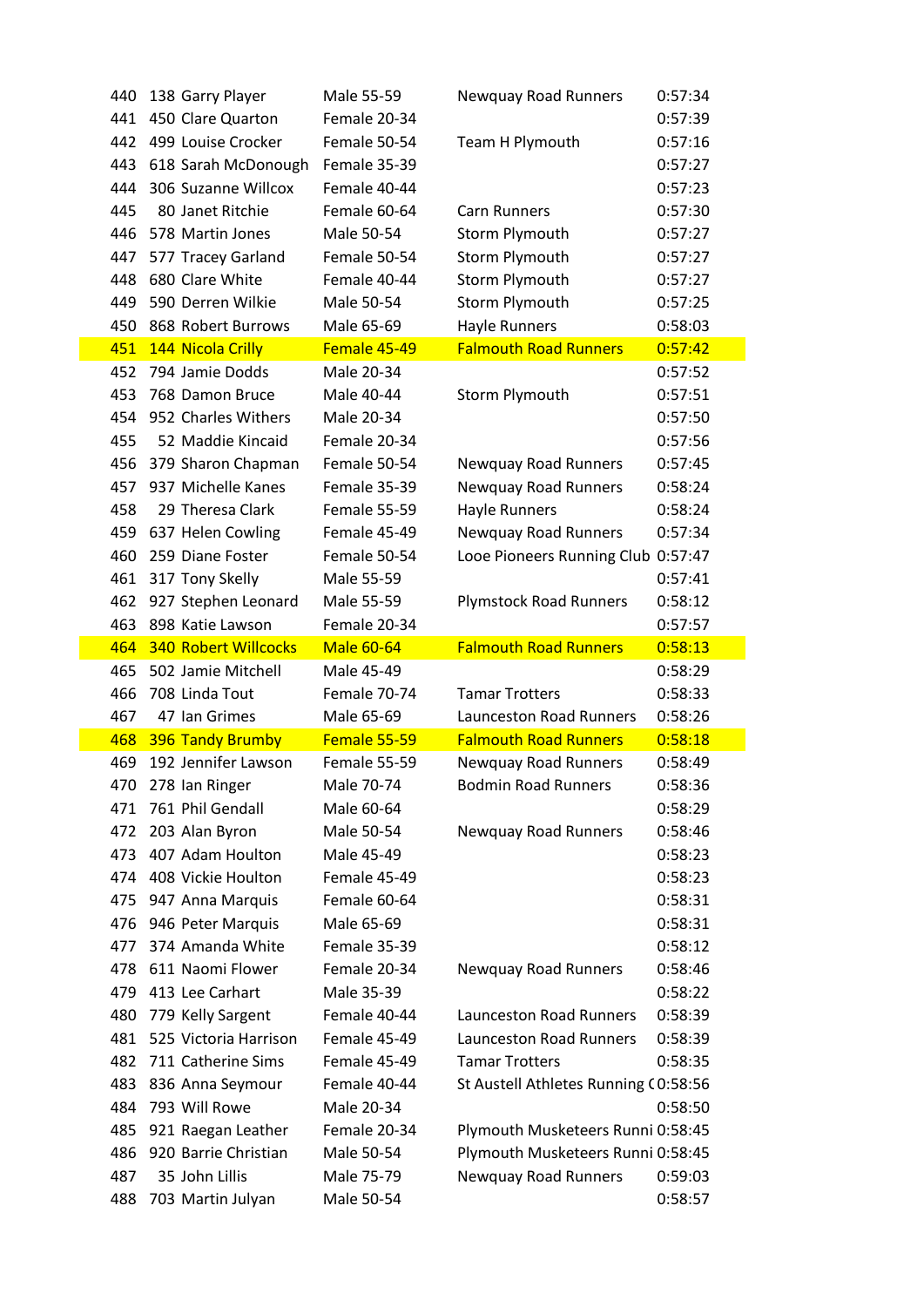| 489 | 699 Jennifer Buckland              | Female 50-54      | Hayle Runners                      | 0:58:57 |
|-----|------------------------------------|-------------------|------------------------------------|---------|
| 490 | 770 Nathan de Rozarieu: Male 45-49 |                   | Hayle Runners                      | 0:59:07 |
| 491 | 31 Emma Lawry                      | Female 45-49      | St Austell Running Club            | 0:58:43 |
| 492 | 92 Kathryn Marsh                   | Female 45-49      | <b>Carn Runners</b>                | 0:59:00 |
| 493 | 70 Karen Sims                      | Female 55-59      | <b>East Cornwall Harriers</b>      | 0:58:43 |
| 494 | 570 Aimee Williams                 | Female 35-39      |                                    | 0:58:58 |
| 495 | 844 Simon Rawlins                  | Male 20-34        |                                    | 0:58:30 |
| 496 | 686 Mathieu Vereecke               | Male 40-44        |                                    | 0:58:30 |
| 497 | 204 Sandra Northcott               | Female 45-49      | Looe Pioneers Running Club 0:58:52 |         |
| 498 | 809 Becky Wheeler                  | Female 50-54      | <b>Carbon Fitness</b>              | 0:58:51 |
| 499 | 650 Becky George                   | Female 55-59      | Torbay Tri Club                    | 0:59:14 |
| 500 | 465 Shona Mullen                   | Female 55-59      |                                    | 0:59:09 |
| 501 | 258 Phillip Henwood                | Male 45-49        | Newquay Road Runners               | 0:59:34 |
| 502 | 444 Martine Hill                   | Female 45-49      |                                    | 0:59:19 |
| 503 | 449 Norbert Hamacher               | Male 60-64        | <b>Truro Running Club</b>          | 0:58:55 |
| 504 | 398 Nigel Knuckey                  | Male 65-69        | <b>Truro Running Club</b>          | 0:59:32 |
| 505 | 163 Sarah Steed                    | Female 45-49      | <b>East Cornwall Harriers</b>      | 0:59:17 |
| 506 | 889 Miranda Honey                  | Female 45-49      | <b>Bodmin Road Runners</b>         | 0:59:37 |
| 507 | 196 Sen Devadathan                 | Male 50-54        |                                    | 0:59:16 |
| 508 | 842 Kim Watkins                    | Female 50-54      | Storm Plymouth                     | 0:59:30 |
| 509 | 98 Jacquie Rapier                  | Female 60-64      | <b>Falmouth Road Runners</b>       | 0:59:33 |
| 510 | 94 Susan Rescorl                   | Female 60-64      | <b>Bodmin Women's RC</b>           | 0:59:37 |
|     | 511 878 Donna Pollard              | Female 45-49      | <b>Carn Runners</b>                | 0:59:34 |
| 512 | 290 Izzy Cook                      | Female 0-19       | Bys Vyken Race Team                | 0:59:33 |
| 513 | 289 Damian Cook                    | Male 50-54        | Bys Vyken Race Team                | 0:59:34 |
| 514 | 751 Jessica Rudd                   | Female 20-34      | Looe Pioneers Running Club 0:59:48 |         |
| 515 | 439 Clare Mclellan                 | Female 45-49      |                                    | 0:59:49 |
|     | 516 828 Aimee Jones                | Female 35-39      | Tri Logic Cornwall                 | 1:00:09 |
| 517 | 477 Samuel McQuigg                 | Male 50-54        | St Austell Running Club            | 0:59:58 |
|     | 518 510 Judy Gluyas                | Female 55-59      | <b>East Cornwall Harriers</b>      | 0:59:47 |
| 519 | 279 Ray Goodright                  | Male 70-74        | <b>East Cornwall Harriers</b>      | 0:59:56 |
| 520 | 840 Dean Barrett                   | Male 55-59        | <b>Tamar Trotters</b>              | 1:00:34 |
| 521 | 151 Pippa Carey-Jones              | Female 20-34      |                                    | 1:00:13 |
| 522 | 261 Alison Cox                     | Female 55-59      | <b>Bodmin Women's RC</b>           | 1:00:03 |
| 523 | 628 Sally Bowden                   | Female 55-59      | Newquay Road Runners               | 1:00:48 |
| 524 | 599 Alan Brandwood                 | <b>Male 70-74</b> | <b>Falmouth Road Runners</b>       | 1:00:24 |
| 525 | 859 Jane Whitcombe                 | Female 45-49      | Lonely Goat RC                     | 1:00:21 |
| 526 | 765 Karen Walker                   | Female 50-54      |                                    | 1:00:40 |
| 527 | 720 Leanne Roger                   | Female 20-34      |                                    | 1:00:36 |
| 528 | 45 Julie Hewitt                    | Female 40-44      | <b>Bodmin Road Runners</b>         | 1:00:07 |
| 529 | 129 John Tilley                    | Male 70-74        | <b>Bodmin Road Runners</b>         | 1:00:52 |
| 530 | 84 Jenna Wheten                    | Female 35-39      | <b>Bodmin Women's RC</b>           | 1:00:35 |
| 531 | 46 Janet Lathom                    | Female 65-69      | <b>Launceston Road Runners</b>     | 1:00:52 |
| 532 | 275 Claire Barlow                  | Female 45-49      | <b>Bodmin Road Runners</b>         | 1:01:00 |
| 533 | 873 Alice Cooper                   | Female 20-34      |                                    | 1:00:37 |
| 534 | 679 Alison Martin                  | Female 20-34      |                                    | 1:01:23 |
| 535 | 27 David Wilton                    | <b>Male 65-69</b> | <b>Falmouth Road Runners</b>       | 1:00:53 |
| 536 | 572 Michelle Jones                 | Female 50-54      | Storm Plymouth                     | 1:01:04 |
| 537 | 934 Matthew Brown                  | Male 35-39        |                                    | 1:00:40 |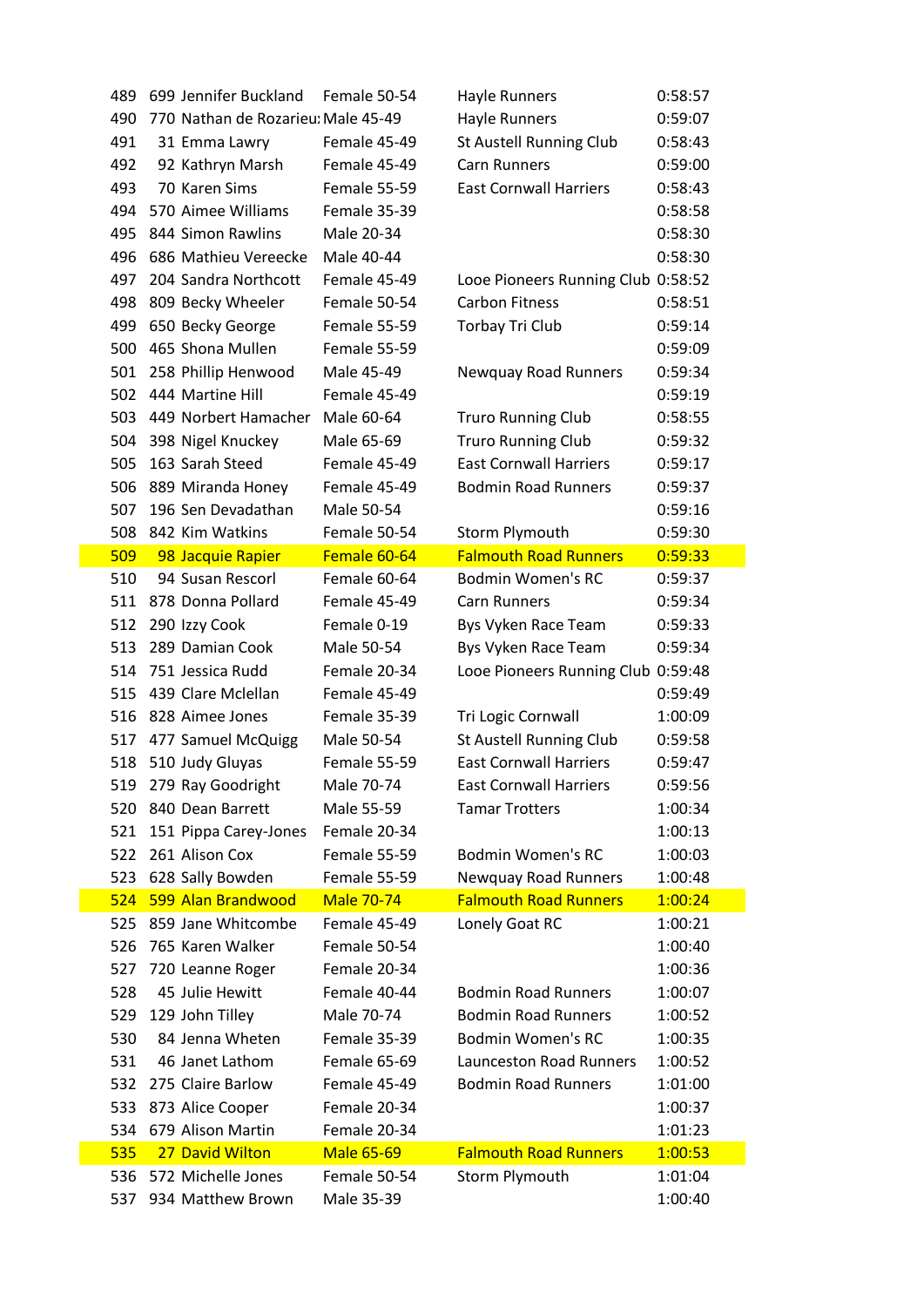| 538 | 531 Deb Cooper-Young Female 55-59   |                   | St Austell Running Club              | 1:01:01 |
|-----|-------------------------------------|-------------------|--------------------------------------|---------|
| 539 | 34 Emma James                       | Female 45-49      | <b>Launceston Road Runners</b>       | 1:01:13 |
| 540 | 483 Dan Varcoe                      | Male 20-34        |                                      | 1:01:06 |
| 541 | 391 Tracy Smith                     | Female 45-49      |                                      | 1:01:24 |
|     | 542 195 Wendy Lowe                  | Female 65-69      | <b>Bodmin Women's RC</b>             | 1:01:09 |
| 543 | 821 Osama Javed                     | Male 20-34        | JP Fitness Cornwall                  | 1:00:49 |
| 544 | 172 Jane Pett                       | Female 45-49      | JP Fitness Cornwall                  | 1:00:55 |
| 545 | 17 Anya Martin                      | Female 45-49      | <b>Carn Runners</b>                  | 1:01:40 |
| 546 | 237 Tracey Mackellar                | Female 45-49      | Newquay Road Runners                 | 1:01:09 |
|     | 547 548 Katie Thurston              | Female 40-44      | JP Fitness Cornwall                  | 1:01:02 |
| 548 | 657 Amanda Pochee                   | Female 45-49      |                                      | 1:02:01 |
| 549 | 942 Brett Hall                      | Male 35-39        |                                      | 1:01:47 |
| 550 | 300 Sandra Haynes                   | Female 50-54      | Looe Pioneers Running Club 1:01:38   |         |
| 551 | 373 Cathy Willows                   | Female 55-59      | <b>East Cornwall Harriers</b>        | 1:01:31 |
| 552 | 701 Sarah Douglas                   | Female 40-44      | St Austell Running Club              | 1:02:04 |
| 553 | 206 Julie Cypher                    | Female 45-49      | St Austell Running Club              | 1:01:44 |
| 554 | 184 Samantha Ewart                  | Female 45-49      | St Austell Running Club              | 1:01:31 |
| 555 | 197 Rebecca Shore                   | Female 50-54      | St Austell Running Club              | 1:01:51 |
|     | 556 642 Julia Marsh                 | Female 40-44      |                                      | 1:02:25 |
| 557 | 917 Stephen Bailey                  | Male 40-44        |                                      | 1:01:49 |
| 558 | 120 Matt Bunt                       | Male 35-39        | Newquay Road Runners                 | 1:01:44 |
| 559 | 597 Paula Vieira                    | Female 40-44      | St Austell Running Club              | 1:02:29 |
| 560 | 376 Rachael Church                  | Female 50-54      |                                      | 1:02:26 |
| 561 | 760 Kelly Stevens                   | Female 50-54      | <b>Falmouth Road Runners</b>         | 1:02:04 |
| 562 | 914 Maxine Whitbread-/Female 55-59  |                   |                                      | 1:02:30 |
|     | 563 544 Nicky Sowerby               | Female 55-59      | <b>Truro Running Club</b>            | 1:02:50 |
| 564 | 665 Nicholas Horton                 | Male 20-34        | Storm Plymouth                       | 1:02:23 |
| 565 | 566 Trudy Caulfield                 | Female 50-54      |                                      | 1:02:24 |
| 566 | 399 Sara Foster                     | Female 45-49      |                                      | 1:03:04 |
|     | 567 721 John Clements               | Male 55-59        |                                      | 1:02:58 |
| 568 | 847 Rebecca O'Doherty Female 40-44  |                   | St Austell Athletes Running (1:02:47 |         |
| 569 | 311 Daniel Evans                    | Male 45-49        |                                      | 1:02:25 |
| 570 | 298 Des Evans                       | Male 70-74        | Newquay Road Runners                 | 1:02:25 |
|     | 571 848 Robert Barratt              | Male 65-69        |                                      | 1:02:49 |
| 572 | 183 Sarah Johns                     | Female 40-44      | Hayle Runners                        | 1:02:56 |
| 573 | 23 Lavinia Marshall                 | Female 65-69      | <b>Launceston Road Runners</b>       | 1:03:26 |
| 574 | 777 Zak Thomas-Horton Male 20-34    |                   |                                      | 1:03:20 |
| 575 | 485 Jacquelyn Faulkner Female 45-49 |                   | <b>Plymstock Road Runners</b>        | 1:03:13 |
| 576 | 229 Roy Newton                      | <b>Male 70-74</b> | <b>Falmouth Road Runners</b>         | 1:03:03 |
| 577 | 647 Julie Hogan                     | Female 55-59      |                                      | 1:03:31 |
| 578 | 470 Francesca Inch                  | Female 20-34      |                                      | 1:03:17 |
| 579 | 458 Samantha Linggard Female 35-39  |                   |                                      | 1:03:30 |
| 580 | 177 Paul Heywood                    | Male 55-59        | Launceston Road Runners              | 1:03:41 |
| 581 | 685 Laura Draper                    | Female 35-39      |                                      | 1:03:37 |
| 582 | 688 Rebecca Smith                   | Female 35-39      |                                      | 1:03:38 |
| 583 | 689 Dave Trestain                   | Male 40-44        |                                      | 1:03:36 |
| 584 |                                     |                   |                                      |         |
|     | 930 Paula Tapp                      | Female 50-54      | Storm Plymouth                       | 1:03:37 |
| 585 | 669 Jane Southern                   | Female 60-64      | Storm Plymouth                       | 1:03:39 |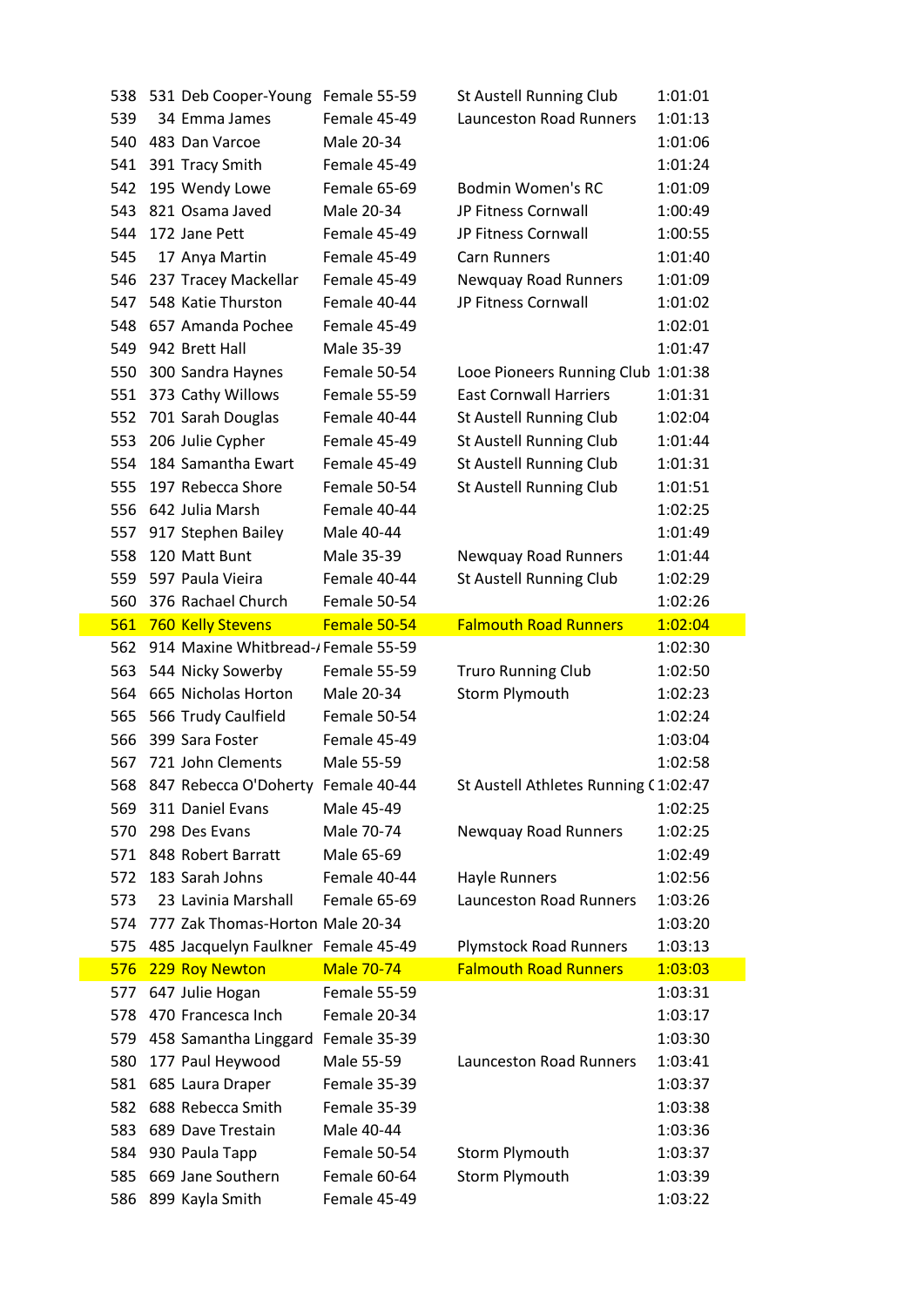| 587 | 380 Richard Crowther                  | Male 45-49   |                                      | 1:03:17 |
|-----|---------------------------------------|--------------|--------------------------------------|---------|
| 588 | 15 Estelle Young                      | Female 45-49 | <b>Wootton Road Runners</b>          | 1:03:48 |
| 589 | 469 Emma Edwards                      | Female 20-34 | <b>Bude RATS</b>                     | 1:03:32 |
| 590 | 188 Lynn Harvey                       | Female 70-74 | Newquay Road Runners                 | 1:03:46 |
| 591 | 102 Sandra Lidiard                    | Female 50-54 | <b>Bodmin Women's RC</b>             | 1:03:37 |
| 592 | 551 Fiona Cooper                      | Female 45-49 |                                      | 1:04:23 |
| 593 | 82 Kate Bagguley                      | Female 50-54 |                                      | 1:03:40 |
| 594 | 430 Samantha Ballinger Female 40-44   |              |                                      | 1:04:08 |
| 595 | 265 Jackie Stone                      | Female 55-59 |                                      | 1:03:54 |
| 596 | 142 Jane Naylor                       | Female 60-64 | Hayle Runners                        | 1:03:53 |
| 597 | 233 Chris Oakes                       | Male 45-49   |                                      | 1:03:54 |
| 598 | 147 Jackie Wells                      | Female 65-69 |                                      | 1:04:16 |
| 599 | 447 Helen Squire                      | Female 55-59 |                                      | 1:04:17 |
| 600 | 77 Jacqueline Jenkin                  | Female 70-74 | Cornwall AC                          | 1:04:34 |
| 601 | 696 Jennifer Oatway                   | Female 35-39 | <b>Plymouth Harriers</b>             | 1:04:11 |
| 602 | 810 Elizabeth Stansfield Female 45-49 |              |                                      | 1:04:53 |
| 603 | 491 Sarah Marsh                       | Female 45-49 | <b>East Cornwall Harriers</b>        | 1:04:45 |
| 604 | 118 Lesley Taphouse                   | Female 60-64 | <b>Bodmin Road Runners</b>           | 1:05:25 |
| 605 | 781 Ann Foster                        | Female 70-74 | <b>Tamar Trotters</b>                | 1:05:04 |
| 606 | 896 Kat Loder                         | Female 40-44 |                                      | 1:05:32 |
| 607 | 222 Julie Bolitho                     | Female 55-59 | Hayle Runners                        | 1:06:05 |
| 608 | 951 Lizzie Gapper                     | Female 45-49 |                                      | 1:05:41 |
| 609 | 822 Judy Jameson                      | Female 60-64 | Carn Runners                         | 1:05:44 |
| 610 | 36 Victoria Hall                      | Female 45-49 |                                      | 1:06:02 |
| 611 | 495 Sandra Shelley                    | Female 55-59 | Carn Runners                         | 1:05:52 |
| 612 | 910 Sara Henry                        | Female 50-54 |                                      | 1:05:53 |
| 613 | 909 Stephen Henry                     | Male 50-54   | <b>Newquay Road Runners</b>          | 1:05:54 |
| 614 | 50 Karen Lovegrove                    | Female 65-69 | Hayle Runners                        | 1:06:00 |
| 615 | 155 Holly Hutchins                    | Female 20-34 | Camelford Up and Running             | 1:06:17 |
| 616 | 170 Emma Grigg                        | Female 45-49 | Lonely Goat RC                       | 1:06:23 |
| 617 | 262 Kathy Saunders                    | Female 65-69 | Looe Pioneers Running Club 1:06:30   |         |
| 618 | 775 Heather Eady                      | Female 40-44 | <b>Carn Runners</b>                  | 1:06:21 |
| 619 | 516 Steve Menear                      | Male 65-69   | St Austell Running Club              | 1:06:17 |
| 620 | 75 Margaret Wade                      | Female 70-74 | Carn Runners                         | 1:06:34 |
| 621 | 735 Jeanette Toy                      | Female 50-54 | Carn Runners                         | 1:06:40 |
| 622 | 223 Robert Bolitho                    | Male 60-64   | Hayle Runners                        | 1:07:13 |
| 623 | 148 Helen Cattran-Dunlc Female 55-59  |              | Hayle Runners                        | 1:06:41 |
| 624 | 478 Melanie Maskell                   | Female 50-54 | St Austell Athletes Running (1:06:55 |         |
| 625 | 438 Lucy Dawe                         | Female 20-34 |                                      | 1:06:52 |
| 626 | 349 Ann Bradley                       | Female 60-64 | St Austell Running Club              | 1:06:45 |
| 627 | 733 Susan Thomas                      | Female 45-49 | Hayle Runners                        | 1:06:52 |
| 628 | 903 Margaret Ann Kinah Female 65-69   |              | Serpentine RC                        | 1:06:56 |
| 629 | 186 Karen Warner                      | Female 55-59 | Newquay Road Runners                 | 1:07:28 |
| 630 | 643 Catherine Trerise                 | Female 50-54 | Cornwall AC                          | 1:07:27 |
| 631 | 339 Timothea Cardell                  | Female 80-84 | Hayle Runners                        | 1:07:12 |
| 632 | 856 Pauline Hicks                     | Female 50-54 | Newquay Road Runners                 | 1:07:13 |
| 633 | 833 Mollie Evans                      | Female 40-44 | <b>Carn Runners</b>                  | 1:07:26 |
| 634 | 540 Emma Brennan                      | Female 40-44 | <b>Bodmin Women's RC</b>             | 1:07:15 |
| 635 | 808 Helen Staples                     | Female 45-49 | Carn Runners                         | 1:07:31 |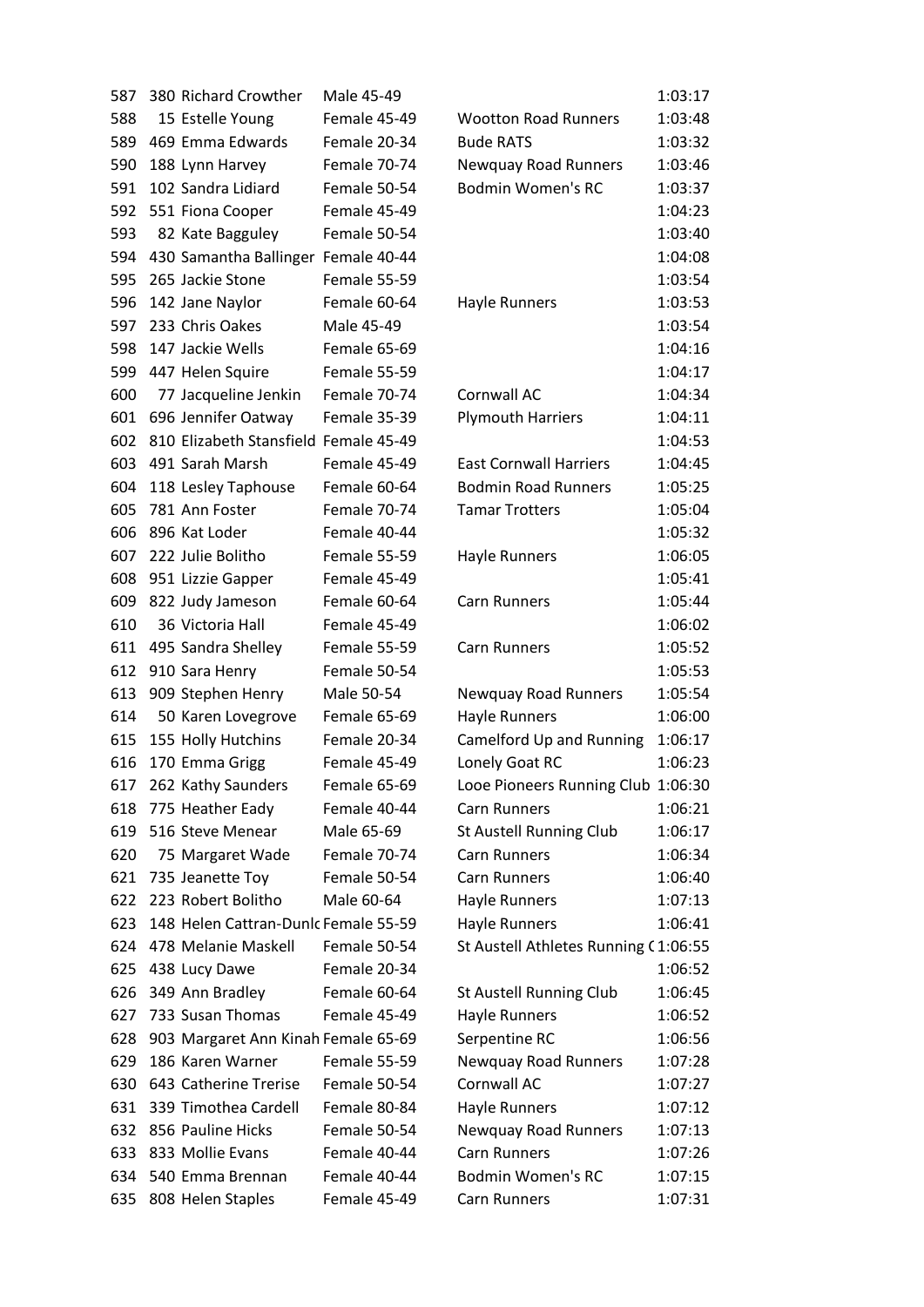| 636 | 321 Michaela Harrison              | Female 40-44      |                               | 1:07:13 |
|-----|------------------------------------|-------------------|-------------------------------|---------|
| 637 | 146 Rachel Manuel                  | Female 45-49      |                               | 1:07:30 |
| 638 | 145 Lorna Truscott                 | Female 40-44      | <b>Tamar Trotters</b>         | 1:07:30 |
| 639 | 644 Rachael Ellis                  | Female 20-34      | <b>Bodmin Women's RC</b>      | 1:07:23 |
| 640 | 292 Rebecca Ellis                  | Female 20-34      | <b>Bodmin Women's RC</b>      | 1:07:24 |
| 641 | 523 Jon Cryer                      | Male 65-69        |                               | 1:07:56 |
| 642 | 252 Lizzie Marven                  | Female 45-49      |                               | 1:07:44 |
| 643 | 524 Michaela Thomas-H Female 55-59 |                   | St Austell Running Club       | 1:08:05 |
| 644 | 895 Anita Searby                   | Female 50-54      |                               | 1:07:54 |
| 645 | 58 Claire Stone                    | Female 35-39      | Hayle Runners                 | 1:08:09 |
| 646 | 766 Michelle Dunn                  | Female 35-39      | St Austell Running Club       | 1:08:06 |
| 647 | 740 Lorna Hogg                     | Female 50-54      | St Austell Running Club       | 1:08:24 |
| 648 | 592 Jacky Pugh                     | Female 60-64      |                               | 1:08:22 |
| 649 | 448 Mark Squire                    | Male 65-69        |                               | 1:08:38 |
| 650 | 953 Kathryn Lindo                  |                   | <b>Newquay Road Runners</b>   | 1:09:04 |
| 651 | 81 Dennis Burrell                  | Male 75-79        | <b>Carn Runners</b>           | 1:08:29 |
| 652 | 400 Ian Thomas                     | Male 45-49        |                               | 1:08:21 |
| 653 | 329 Christina Lake                 | Female 60-64      | <b>Falmouth Road Runners</b>  | 1:08:31 |
| 654 | 894 Sharon Johns                   | Female 35-39      | Hayle Runners                 | 1:08:38 |
| 655 | 716 Steph Hancock                  | Female 45-49      | St Austell Running Club       | 1:08:30 |
| 656 | 367 Jane King                      | Female 55-59      |                               | 1:08:51 |
| 657 | 313 Lynda Fearn                    | Female 60-64      |                               | 1:09:06 |
| 658 | 173 Christine Todd                 | Female 60-64      | St Austell Running Club       | 1:08:59 |
| 659 | 945 Mark Matthews                  | Male 55-59        | <b>Bude RATS</b>              | 1:09:01 |
| 660 | 631 James Penhaligon               | Male 35-39        | <b>Newquay Road Runners</b>   | 1:09:46 |
| 661 | 352 Rachael Staff                  | Female 45-49      | St Austell Running Club       | 1:09:56 |
| 662 | 189 Amy Shackleford                | Female 35-39      | Bys Vyken Race Team           | 1:10:02 |
| 663 | 355 Beverley Talbot                | Female 55-59      | St Austell Running Club       | 1:09:58 |
| 664 | 587 James Farr                     | Male 65-69        | Storm Plymouth                | 1:10:15 |
| 665 | 785 Sarah Howard                   | Female 45-49      | Cornwall AC                   | 1:10:42 |
|     |                                    |                   |                               |         |
|     | 666 861 Marie Bluck                | Female 45-49      | St Austell Running Club       | 1:10:02 |
| 667 | 95 Amy Charlton                    | Female 20-34      |                               | 1:10:18 |
| 668 | 860 Steven Bluck                   | Male 40-44        |                               | 1:10:03 |
| 669 | 26 Jamie Gore                      | Female 35-39      | Hayle Runners                 | 1:10:19 |
| 670 | 654 Sally Fish                     | Female 20-34      | <b>Newquay Road Runners</b>   | 1:10:38 |
| 671 | 638 Jeremy Booker                  | <b>Male 50-54</b> | <b>Falmouth Road Runners</b>  | 1:10:40 |
| 672 | 429 Michael Wooding                | Male 75-79        | <b>Newquay Road Runners</b>   | 1:10:40 |
| 673 | 221 Lucy Oldham                    | Female 45-49      | <b>East Cornwall Harriers</b> | 1:11:28 |
| 674 | 414 Frances Phillips               | Female 40-44      |                               | 1:11:26 |
| 675 | 519 Diane Walker                   | Female 55-59      | St Austell Running Club       | 1:11:27 |
| 676 | 581 Georgia Lyon                   | Female 20-34      |                               | 1:11:27 |
| 677 | 625 Sarah Luff                     | Female 40-44      | JP Fitness Cornwall           | 1:11:52 |
| 678 | 101 Wendy Williams                 | Female 60-64      | JP Fitness Cornwall           | 1:12:15 |
| 679 | 826 Stacey Orchard                 | Female 20-34      | JP Fitness Cornwall           | 1:12:19 |
| 680 | 5 Rosie Trevains                   | Female 35-39      | <b>Bodmin Women's RC</b>      | 1:12:21 |
| 681 | 6 David Banbury                    | Male 55-59        |                               | 1:12:06 |
| 682 | 362 Georgina Purvis                | Female 45-49      | <b>Truro Running Club</b>     | 1:12:29 |
| 683 | 212 Sarah Ellis                    | Female 40-44      | Hayle Runners                 | 1:12:51 |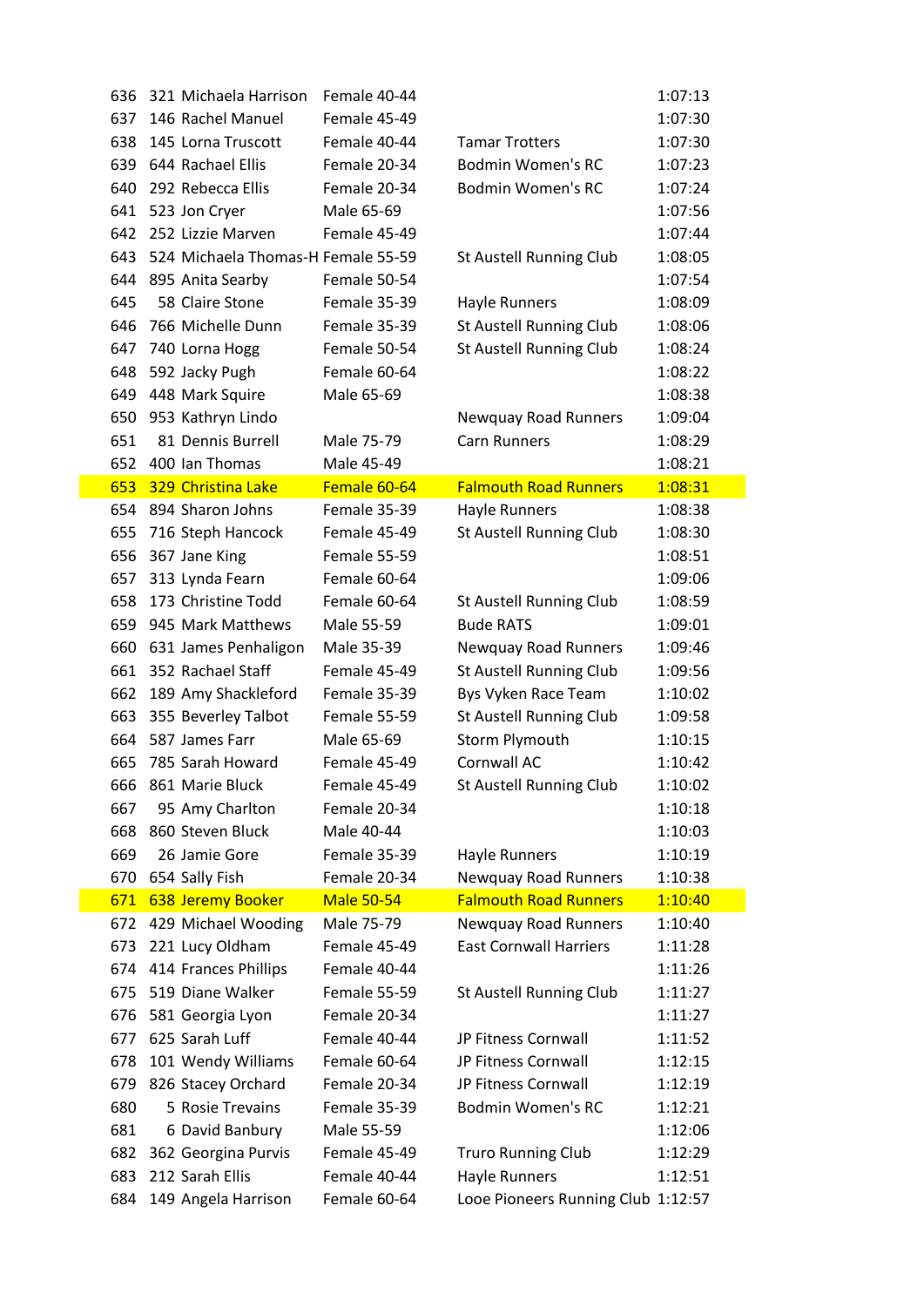| 685        | 825 Emma Williams                          | Female 40-44                      | JP Fitness Cornwall                            | 1:13:34            |
|------------|--------------------------------------------|-----------------------------------|------------------------------------------------|--------------------|
| 686        | 853 Rebecca Stuteley                       | Female 40-44                      | JP Fitness Cornwall                            | 1:13:35            |
| 687        | 698 Jo Lay                                 | Female 55-59                      | Hayle Runners                                  | 1:13:45            |
| 688        | 818 Kerry Mcnary                           | Female 40-44                      |                                                | 1:13:40            |
| 689        | 130 Guy Cooper                             | Male 50-54                        | Looe Pioneers Running Club 1:13:57             |                    |
| 690        | 250 Caroline Knight                        | Female 40-44                      |                                                | 1:13:42            |
| 691        | 140 Yvonne Matthews                        | Female 55-59                      |                                                | 1:13:47            |
| 692        | 627 Neal Gleave                            | Male 40-44                        |                                                | 1:14:07            |
| 693        | 179 Ellie Pickard                          | Female 20-34                      |                                                | 1:14:44            |
| 694        | 178 Abbie Delaney                          | Female 20-34                      | <b>Newquay Road Runners</b>                    | 1:14:45            |
| 695        | 171 Angela Lanaway                         | Female 55-59                      | <b>Bodmin Women's RC</b>                       | 1:14:49            |
| 696        | 154 Janet Wills                            | Female 70-74                      | St Austell Running Club                        | 1:14:56            |
| 697        | 676 Kirstie Slater                         | Female 45-49                      | <b>Truro Running Club</b>                      | 1:15:36            |
| 698        | 318 Ali Walker                             | Female 50-54                      | <b>Truro Running Club</b>                      | 1:16:22            |
| 699        | 526 Sarah Myers                            | Female 55-59                      |                                                | 1:15:23            |
| 700        | 455 Martyn Jarvis                          | Male 45-49                        |                                                | 1:15:29            |
| 701        | 456 Deanna Jarvis                          | Female 45-49                      |                                                | 1:15:29            |
|            | 702 802 Sharon Worden                      | Female 40-44                      | JP Fitness Cornwall                            | 1:15:47            |
| 703        | 484 Angela Yates                           | Female 65-69                      | St Austell Running Club                        | 1:16:39            |
| 704        | 287 Anne Libby                             | Female 65-69                      | Looe Pioneers Running Club 1:17:14             |                    |
| 705        | 117 Patricia Harvey                        | Female 50-54                      | St Austell Running Club                        | 1:17:00            |
| 706        | 511 Sandra Orchard                         | Female 60-64                      | JP Fitness Cornwall                            | 1:17:02            |
|            | 707 514 Glennie McKinley                   | Female 55-59                      | JP Fitness Cornwall                            | 1:17:03            |
| 708        | 636 Louisa Blackshaw-Br Female 40-44       |                                   |                                                | 1:17:59            |
| 709        | 103 Ann Elizabeth Harry Female 60-64       |                                   |                                                |                    |
|            |                                            |                                   | Looe Pioneers Running Club 1:18:12             |                    |
| 710        | <b>697 Steve Lawrence</b>                  | <b>Male 65-69</b>                 | <b>Falmouth Road Runners</b>                   | 1:17:58            |
|            | 711 336 Emma Hare                          | Female 50-54                      | <b>Truro Running Club</b>                      | 1:18:29            |
| 712        | 110 Sean Taylor                            | Male 55-59                        | <b>Bodmin Road Runners</b>                     | 1:18:47            |
| 713        | 78 Donna Dark                              | Female 20-34                      | Hayle Runners                                  | 1:19:13            |
|            | 714 677 Madeleine Blight                   | Female 65-69                      | St Austell Running Club                        | 1:19:16            |
| 715        | 239 Lorraine Wherry                        | Female 55-59                      | St Austell Running Club                        | 1:19:21            |
| 716        | 849 Pamela Watts                           | Female 55-59                      | St Austell Running Club                        | 1:19:21            |
| 717        | 854 Sean Barrie Rafton                     | Male 50-54                        |                                                | 1:20:13            |
| 718        | 855 Nicky Tucker                           | Female 45-49                      |                                                | 1:20:18            |
| 719        | 18 Sam Chapple                             | Female 50-54                      |                                                | 1:19:41            |
| 720        | 19 Jamie Chapple                           | Male 50-54                        |                                                | 1:19:41            |
| 721        | 157 Charlotte Richards                     | Female 45-49                      | Cornwall AC                                    | 1:20:33            |
| 722        | 132 Kathryn Thomas                         | Female 45-49                      | Cornwall AC                                    | 1:20:56            |
| 723        | 310 Michele Steabler                       | Female 60-64                      | JP Fitness Cornwall                            | 1:20:25            |
| 724        | 301 Nicola Bray                            | Female 45-49                      | JP Fitness Cornwall                            | 1:20:26            |
| 725<br>726 | 513 Dawn Dixon<br><b>615 David Garrard</b> | Female 45-49<br><b>Male 75-79</b> | Storm Plymouth<br><b>Falmouth Road Runners</b> | 1:21:06            |
| 727        | 632 Paula Clarkson                         | Female 20-34                      |                                                | 1:22:06<br>1:22:13 |
| 728        | 633 Rachel Bate                            | Female 35-39                      | JP Fitness Cornwall                            | 1:22:23            |
| 729        | 337 Jacquie Pascoe                         | Female 65-69                      | JP Fitness Cornwall                            | 1:22:37            |
| 730        | 904 Alistair Whiteley                      | Male 35-39                        |                                                | 1:24:34            |
|            | 731 463 Lisa Parr                          | Female 45-49                      |                                                | 1:24:05            |
|            | 732 634 Hannah Penhaligon Female 20-34     |                                   |                                                | 1:25:37            |